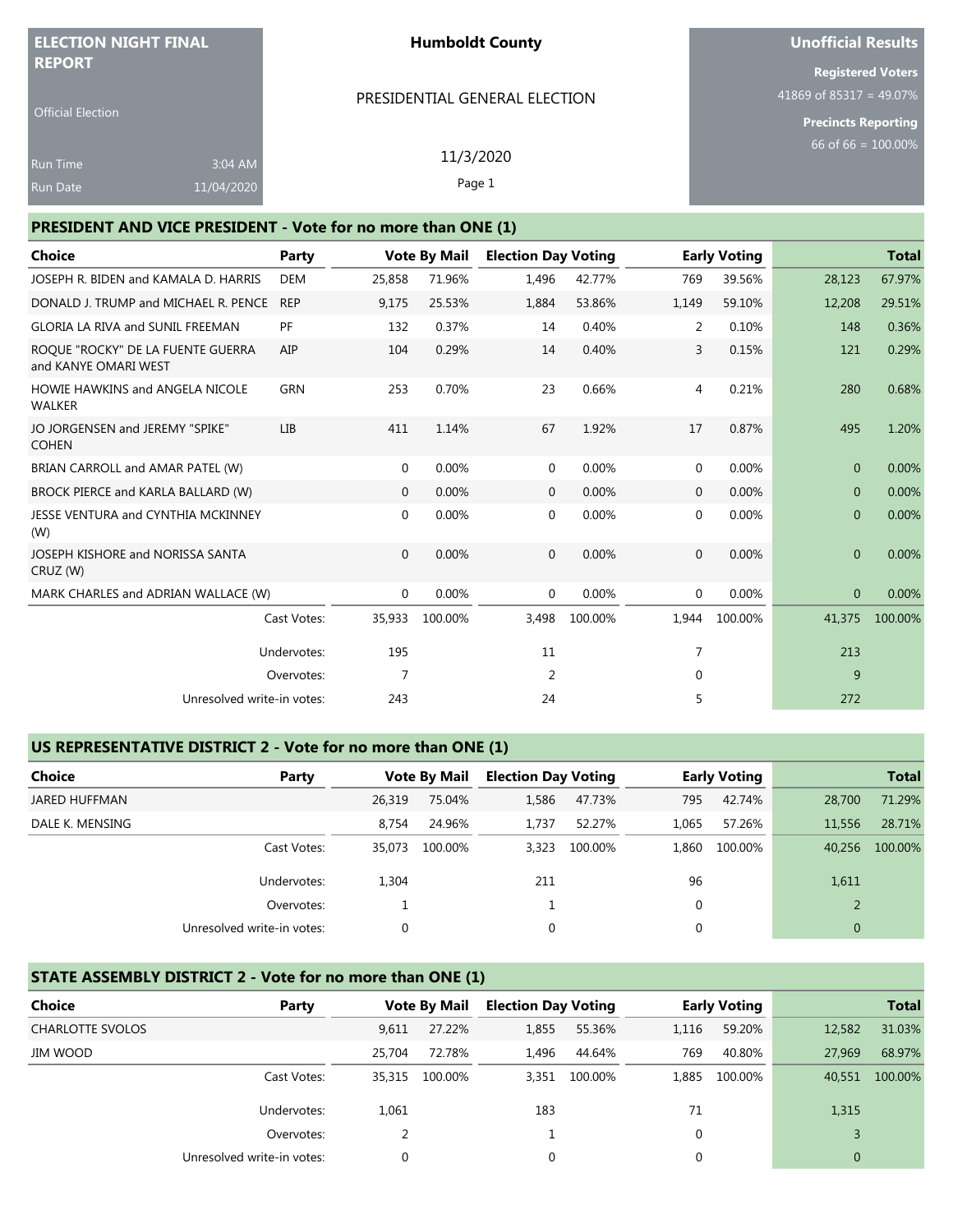| <b>ELECTION NIGHT FINAL</b>               |                       | <b>Humboldt County</b>                                                                              | <b>Unofficial Results</b>                                                         |
|-------------------------------------------|-----------------------|-----------------------------------------------------------------------------------------------------|-----------------------------------------------------------------------------------|
| <b>REPORT</b><br><b>Official Election</b> |                       | PRESIDENTIAL GENERAL ELECTION                                                                       | <b>Registered Voters</b><br>41869 of 85317 = 49.07%<br><b>Precincts Reporting</b> |
| <b>Run Time</b><br><b>Run Date</b>        | 3:04 AM<br>11/04/2020 | 11/3/2020<br>Page 2                                                                                 | $66$ of 66 = 100.00%                                                              |
|                                           |                       | SHASTA TEHAMA TRINITY COLLEGE GOVERNING BOARD MEMBER TRUSTEE AREA E - Vote for no more than ONE (1) |                                                                                   |

| <b>Choice</b>       | Party                      |    | <b>Vote By Mail</b> | <b>Election Day Voting</b> |       |              | <b>Early Voting</b> |    | <b>Total</b> |
|---------------------|----------------------------|----|---------------------|----------------------------|-------|--------------|---------------------|----|--------------|
| RAYOLA B. PRATT     |                            |    | 58.33%              | 0                          | 0.00% | $\mathbf{0}$ | 0.00%               |    | 58.33%       |
| <b>STEPHEN BELL</b> |                            | 5. | 41.67%              | 0                          | 0.00% | $\mathbf 0$  | 0.00%               |    | 41.67%       |
|                     | Cast Votes:                | 12 | 100.00%             | 0                          | 0.00% | 0            | 0.00%               | 12 | 100.00%      |
|                     | Undervotes:                |    |                     | 0                          |       | 0            |                     |    |              |
|                     | Overvotes:                 | 0  |                     |                            |       | 0            |                     | 0  |              |
|                     | Unresolved write-in votes: | 0  |                     |                            |       | 0            |                     | 0  |              |

#### **REDWOOD COMMUNITY COLLEGE DISTRICT GOVERNING BOARD MEMBER TRUSTEE AREA 7 - Vote for no more than ONE (1)**

| <b>Choice</b>      | Party                      |       | <b>Vote By Mail</b> |     | <b>Election Day Voting</b> |    | <b>Early Voting</b> |                | <b>Total</b> |
|--------------------|----------------------------|-------|---------------------|-----|----------------------------|----|---------------------|----------------|--------------|
| SALLY BIGGIN       |                            | 2,130 | 67.60%              | 173 | 57.10%                     | 24 | 58.54%              | 2,327          | 66.58%       |
| STEPHEN A. BURBANK |                            | 1.021 | 32.40%              | 130 | 42.90%                     | 17 | 41.46%              | 1,168          | 33.42%       |
|                    | Cast Votes:                | 3.151 | 100.00%             | 303 | 100.00%                    | 41 | 100.00%             | 3.495          | 100.00%      |
|                    | Undervotes:                | 875   |                     | 113 |                            | 21 |                     | 1,009          |              |
|                    | Overvotes:                 | 0     |                     | 0   |                            |    |                     | $\overline{0}$ |              |
|                    | Unresolved write-in votes: | 15    |                     | 4   |                            |    |                     | 20             |              |

#### **REDWOOD COMMUNITY COLLEGE DISTRICT GOVERNING BOARD MEMBER TRUSTEE AREA 6 - Vote for no more than ONE (1)**

| <b>Choice</b><br>Party         |       | <b>Vote By Mail</b> | <b>Election Day Voting</b> |         |     | <b>Early Voting</b> |                | <b>Total</b> |
|--------------------------------|-------|---------------------|----------------------------|---------|-----|---------------------|----------------|--------------|
| <b>KEOKI BURBANK</b>           | 2.241 | 41.03%              | 265                        | 52.37%  | 169 | 48.42%              | 2,675          | 42.35%       |
| <b>COLLEEN BRIDGET MULLERY</b> | 3.221 | 58.97%              | 241                        | 47.63%  | 180 | 51.58%              | 3.642          | 57.65%       |
| Cast Votes:                    | 5.462 | 100.00%             | 506                        | 100.00% | 349 | 100.00%             | 6,317          | 100.00%      |
| Undervotes:                    | 1,688 |                     | 167                        |         | 114 |                     | 1,969          |              |
| Overvotes:                     | 4     |                     | 0                          |         | 0   |                     | $\overline{4}$ |              |
| Unresolved write-in votes:     | 25    |                     |                            |         | 2   |                     | 29             |              |

#### **KLAMATH TRINITY JOINT UNIFIED SCHOOL DISTRICT GOVERNING BOARD MEMBER TRUSTEE AREA 4 - Vote for no more than ONE (1)**

| Choice<br>Party             |     | <b>Vote By Mail</b> | <b>Election Day Voting</b> |         |          | <b>Early Voting</b> |          | <b>Total</b> |
|-----------------------------|-----|---------------------|----------------------------|---------|----------|---------------------|----------|--------------|
| <b>KATHLEEN HOFACKER</b>    | 50  | 40.98%              | 9                          | 40.91%  | 0        | 0.00%               | 59       | 40.97%       |
| KEDUESCHE J. LARA COLEGROVE | 72  | 59.02%              | 13                         | 59.09%  | $\Omega$ | 0.00%               | 85       | 59.03%       |
| Cast Votes:                 | 122 | 100.00%             | 22                         | 100.00% |          | $0.00\%$            | 144      | 100.00%      |
| Undervotes:                 |     |                     |                            |         |          |                     | 4        |              |
| Overvotes:                  | 0   |                     | 0                          |         |          |                     | $\Omega$ |              |
| Unresolved write-in votes:  |     |                     |                            |         |          |                     |          |              |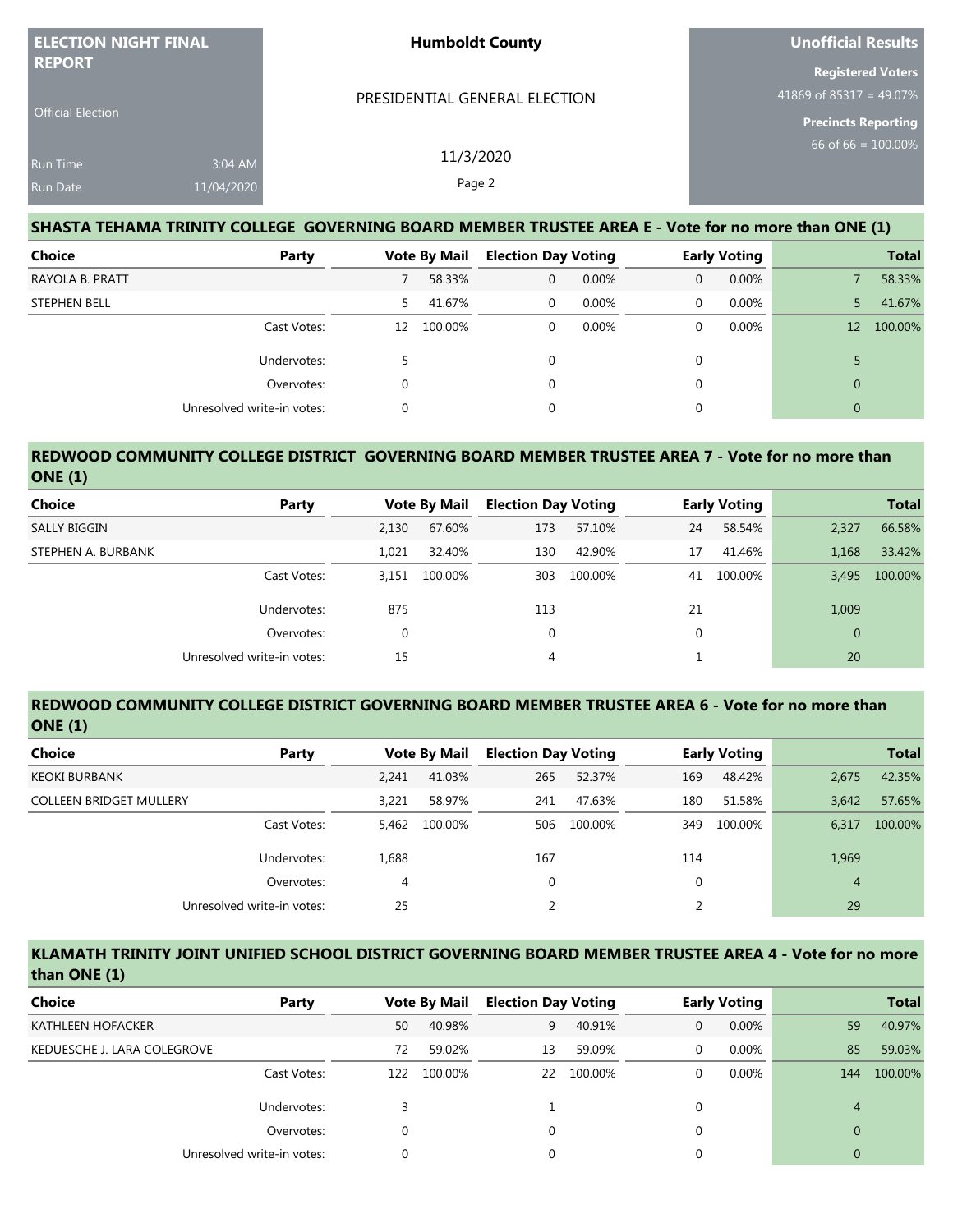| <b>ELECTION NIGHT FINAL</b> | <b>Humboldt County</b>        | <b>Unofficial Results</b>  |
|-----------------------------|-------------------------------|----------------------------|
| <b>REPORT</b>               |                               | <b>Registered Voters</b>   |
|                             | PRESIDENTIAL GENERAL ELECTION | 41869 of 85317 = 49.07%    |
| <b>Official Election</b>    |                               | <b>Precincts Reporting</b> |
| 3:04 AM<br><b>Run Time</b>  | 11/3/2020                     | 66 of 66 = $100.00\%$      |
| 11/04/2020<br>Run Date      | Page 3                        |                            |

#### **KLAMATH TRINITY JOINT UNIFIED SCHOOL DISTRICT GOVERNING BOARD MEMBER TRUSTEE AREA 7 - Vote for no more than ONE (1)**

| <b>Choice</b>          | Party                      |          | <b>Vote By Mail</b> | <b>Election Day Voting</b> |          |   | <b>Early Voting</b> |          | <b>Total</b> |
|------------------------|----------------------------|----------|---------------------|----------------------------|----------|---|---------------------|----------|--------------|
| <b>BARBARA MCCOVEY</b> |                            | 5.       | 62.50%              | $\mathbf{0}$               | $0.00\%$ | 0 | 0.00%               |          | 62.50%       |
| <b>DEBBIE MYERS</b>    |                            | 3        | 37.50%              | $\mathbf{0}$               | $0.00\%$ | 0 | 0.00%               |          | 37.50%       |
|                        | Cast Votes:                | 8        | 100.00%             | $\mathbf{0}$               | $0.00\%$ | 0 | 0.00%               | 8        | 100.00%      |
|                        | Undervotes:                |          |                     | $\Omega$                   |          | 0 |                     |          |              |
|                        | Overvotes:                 | $\Omega$ |                     | $\Omega$                   |          | 0 |                     | $\Omega$ |              |
|                        | Unresolved write-in votes: |          |                     | 0                          |          | 0 |                     |          |              |

#### **SOUTHERN HUMBOLDT JOINT UNIFIED SCHOOL DISTRICT GOVERNING BOARD MEMBER - Vote for no more than TWO (2)**

| Choice<br>Party            |          | <b>Vote By Mail</b> | <b>Election Day Voting</b> |         |             | <b>Early Voting</b> |       | <b>Total</b> |
|----------------------------|----------|---------------------|----------------------------|---------|-------------|---------------------|-------|--------------|
| CINNAMON O'NEILL-PAULA     | 940      | 30.33%              | 104                        | 37.41%  | 8           | 23.53%              | 1,052 | 30.84%       |
| CHRISTINE MARIE DOYKA      | 821      | 26.49%              | 56                         | 20.14%  | 10          | 29.41%              | 887   | 26.00%       |
| NICOLE KEENAN              | 511      | 16.49%              | 36                         | 12.95%  | 5.          | 14.71%              | 552   | 16.18%       |
| JESSICA K. WILLIS          | 827      | 26.69%              | 82                         | 29.50%  | 11          | 32.35%              | 920   | 26.97%       |
| Cast Votes:                | 3.099    | 100.00%             | 278                        | 100.00% | 34          | 100.00%             | 3.411 | 100.00%      |
| Undervotes:                | 1,369    |                     | 174                        |         | 25          |                     | 1,568 |              |
| Overvotes:                 | <b>T</b> |                     | $\mathbf 0$                |         | $\mathbf 0$ |                     |       |              |
| Unresolved write-in votes: | 10       |                     | 4                          |         |             |                     | 15    |              |

#### **FORTUNA UNION HIGH SCHOOL DISTRICT GOVERNING BOARD MEMBER - Vote for no more than TWO (2)**

| Choice                       | Party                      |             | <b>Vote By Mail</b> |             | <b>Election Day Voting</b> |     | <b>Early Voting</b> |                | <b>Total</b> |
|------------------------------|----------------------------|-------------|---------------------|-------------|----------------------------|-----|---------------------|----------------|--------------|
| <b>CHARLES R. ELLEBRECHT</b> |                            | 2,131       | 29.07%              | 208         | 35.62%                     | 216 | 37.70%              | 2,555          | 30.10%       |
| <b>KENDRA GUIMARAES</b>      |                            | 2.579       | 35.18%              | 183         | 31.34%                     | 138 | 24.08%              | 2.900          | 34.17%       |
| <b>JEANA MCCLENDON</b>       |                            | 2.621       | 35.75%              | 193         | 33.05%                     | 219 | 38.22%              | 3,033          | 35.73%       |
|                              | Cast Votes:                | 7,331       | 100.00%             | 584         | 100.00%                    | 573 | 100.00%             | 8.488          | 100.00%      |
|                              | Undervotes:                | 3,189       |                     | 331         |                            | 308 |                     | 3,828          |              |
|                              | Overvotes:                 | $\mathbf 0$ |                     | $\mathbf 0$ |                            | 0   |                     | $\overline{0}$ |              |
|                              | Unresolved write-in votes: | 50          |                     |             |                            |     |                     | 52             |              |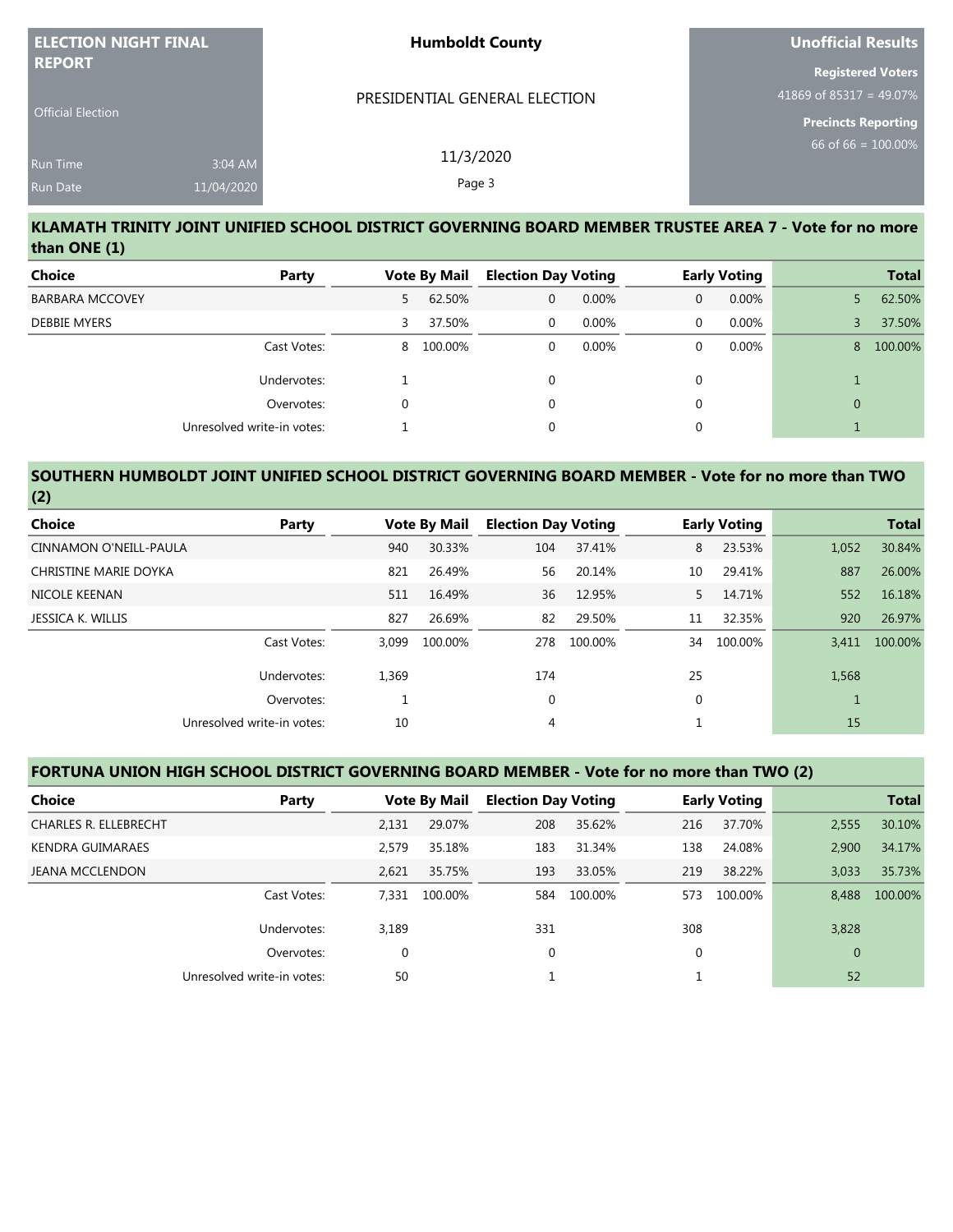| <b>ELECTION NIGHT FINAL</b><br><b>REPORT</b> |                       | <b>Humboldt County</b>                                                                              | <b>Unofficial Results</b>                                                         |
|----------------------------------------------|-----------------------|-----------------------------------------------------------------------------------------------------|-----------------------------------------------------------------------------------|
| <b>Official Election</b>                     |                       | PRESIDENTIAL GENERAL ELECTION                                                                       | <b>Registered Voters</b><br>41869 of 85317 = 49.07%<br><b>Precincts Reporting</b> |
| <b>Run Time</b><br><b>Run Date</b>           | 3:04 AM<br>11/04/2020 | 11/3/2020<br>Page 4                                                                                 | $66$ of 66 = $100.00\%$                                                           |
|                                              |                       | NORTHERN HUMBOLDT UNION HIGH SCHOOL DISTRICT GOVERNING BOARD MEMBER - Vote for no more than TWO (2) |                                                                                   |

| Choice               | Party                      |        | <b>Vote By Mail</b> | <b>Election Day Voting</b> |         | <b>Early Voting</b> |         |        | <b>Total</b> |
|----------------------|----------------------------|--------|---------------------|----------------------------|---------|---------------------|---------|--------|--------------|
| CEDRIC K. AARON, JR  |                            | 7.978  | 45.12%              | 585                        | 38.11%  | 402                 | 39.92%  | 8,965  | 44.33%       |
| ARISTEA SAULSBURY    |                            | 6.764  | 38.26%              | 399                        | 25.99%  | 299                 | 29.69%  | 7,462  | 36.90%       |
| <b>JANELLE JONES</b> |                            | 2,939  | 16.62%              | 551                        | 35.90%  | 306                 | 30.39%  | 3,796  | 18.77%       |
|                      | Cast Votes:                | 17,681 | 100.00%             | 1.535                      | 100.00% | 1,007               | 100.00% | 20,223 | 100.00%      |
|                      | Undervotes:                | 8,694  |                     | 1,056                      |         | 554                 |         | 10,304 |              |
|                      | Overvotes:                 |        |                     | $\mathbf 0$                |         | $\mathbf{0}$        |         |        |              |
|                      | Unresolved write-in votes: | 75     |                     |                            |         | 11                  |         | 93     |              |

# **FERNDALE UNIFIED SCHOOL DISTRICT GOVERNING BOARD MEMBER - Vote for no more than TWO (2)**

| Choice                | Party                      |             | <b>Vote By Mail</b> |             | <b>Election Day Voting</b> |              | <b>Early Voting</b> |                | <b>Total</b> |
|-----------------------|----------------------------|-------------|---------------------|-------------|----------------------------|--------------|---------------------|----------------|--------------|
| CLIFFORD A. TITUS     |                            | 338         | 24.44%              | 182         | 37.92%                     | 3            | 20.00%              | 523            | 27.85%       |
| <b>JULIE HAGEMANN</b> |                            | 542         | 39.19%              | 218         | 45.42%                     |              | 46.67%              | 767            | 40.84%       |
| <b>MERIDITH ORAM</b>  |                            | 348         | 25.16%              | 40          | 8.33%                      | $\mathbf{3}$ | 20.00%              | 391            | 20.82%       |
| <b>MICHAEL WARNER</b> |                            | 155         | 11.21%              | 40          | 8.33%                      | 2            | 13.33%              | 197            | 10.49%       |
|                       | Cast Votes:                | 1.383       | 100.00%             | 480         | 100.00%                    | 15           | 100.00%             | 1,878          | 100.00%      |
|                       | Undervotes:                | 281         |                     | 112         |                            |              |                     | 400            |              |
|                       | Overvotes:                 | $\mathbf 0$ |                     | $\mathbf 0$ |                            | $\mathbf 0$  |                     | $\overline{0}$ |              |
|                       | Unresolved write-in votes: | 2           |                     | $\mathbf 0$ |                            | $\mathbf 0$  |                     | 2              |              |

## **ARCATA SCHOOL DISTRICT GOVERNING BOARD MEMBER TRUSTEE AREA 4 - Vote for no more than ONE (1)**

| Choice                 | Party                      |     | <b>Vote By Mail</b> | <b>Election Day Voting</b> |         |    | <b>Early Voting</b> |     | <b>Total</b> |
|------------------------|----------------------------|-----|---------------------|----------------------------|---------|----|---------------------|-----|--------------|
| <b>BRIAN HUDGENS</b>   |                            | 462 | 70.21%              | 65                         | 70.65%  | 30 | 65.22%              | 557 | 69.97%       |
| <b>JOSEPH MCKINZIE</b> |                            | 196 | 29.79%              | 27                         | 29.35%  | 16 | 34.78%              | 239 | 30.03%       |
|                        | Cast Votes:                | 658 | 100.00%             | 92                         | 100.00% | 46 | 100.00%             | 796 | 100.00%      |
|                        | Undervotes:                | 205 |                     | 32                         |         | 10 |                     | 247 |              |
|                        | Overvotes:                 |     |                     | $\mathbf 0$                |         | 0  |                     |     |              |
|                        | Unresolved write-in votes: | 4   |                     | 0                          |         | 0  |                     | 4   |              |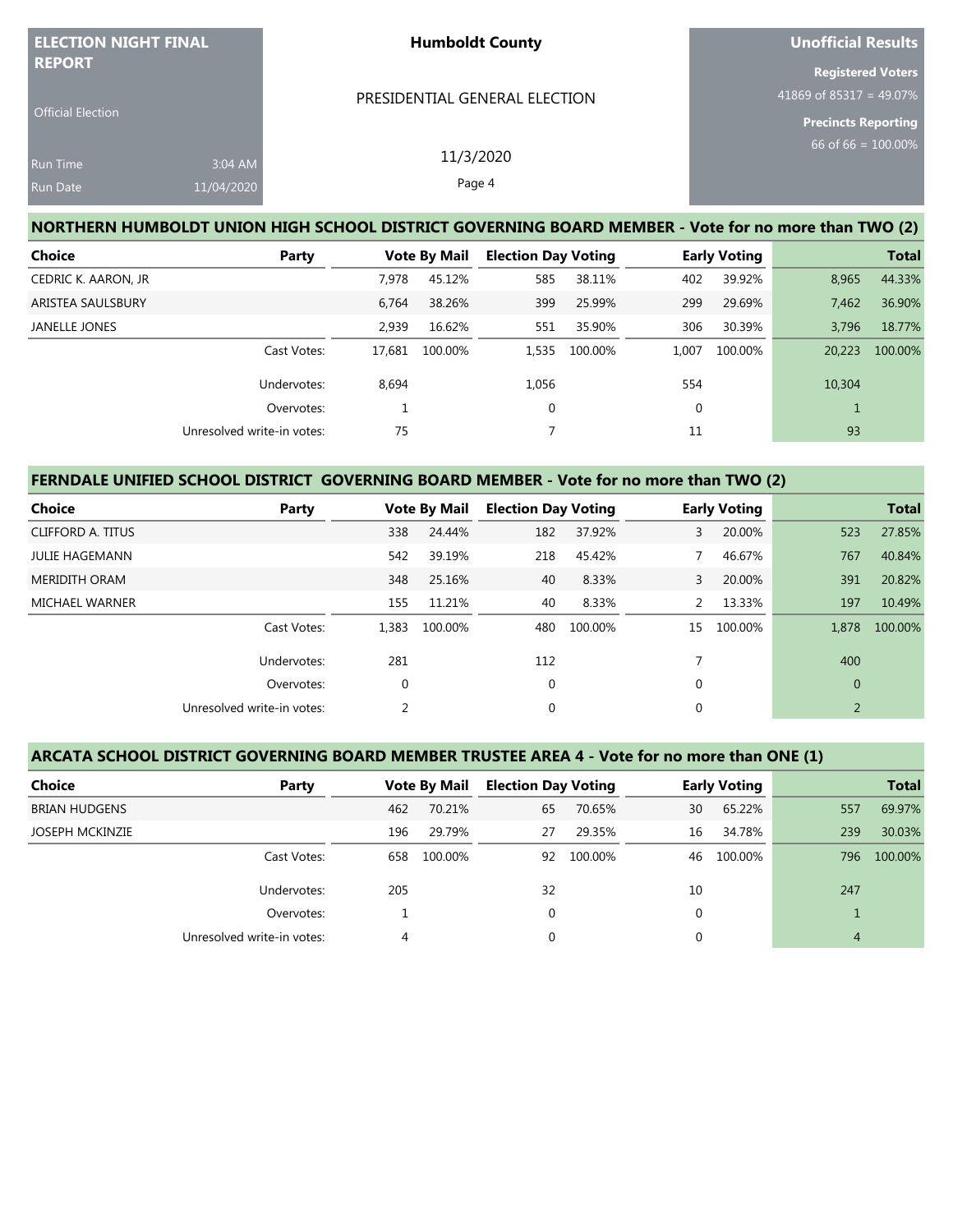| <b>ELECTION NIGHT FINAL</b>               |                       | <b>Humboldt County</b>                                                            | Unofficial Results                                                                |
|-------------------------------------------|-----------------------|-----------------------------------------------------------------------------------|-----------------------------------------------------------------------------------|
| <b>REPORT</b><br><b>Official Election</b> |                       | PRESIDENTIAL GENERAL ELECTION                                                     | <b>Registered Voters</b><br>41869 of 85317 = 49.07%<br><b>Precincts Reporting</b> |
| <b>Run Time</b><br>Run Date               | 3:04 AM<br>11/04/2020 | 11/3/2020<br>Page 5                                                               | 66 of 66 = $100.00\%$                                                             |
|                                           |                       | HYDESVILLE SCHOOL DISTRICT GOVERNING BOARD MEMBER - Vote for no more than TWO (2) |                                                                                   |

| <b>Choice</b><br>Party     |     | <b>Vote By Mail</b> |             | <b>Election Day Voting</b> |    | <b>Early Voting</b> |              | <b>Total</b> |
|----------------------------|-----|---------------------|-------------|----------------------------|----|---------------------|--------------|--------------|
| LAURIE NEWMAN              | 291 | 53.30%              | 17          | 54.84%                     | 29 | 53.70%              | 337          | 53.41%       |
| <b>MANDY MARQUEZ</b>       | 134 | 24.54%              | 11          | 35.48%                     | 11 | 20.37%              | 156          | 24.72%       |
| THOMAS VALTERRIA           | 121 | 22.16%              | 3           | 9.68%                      | 14 | 25.93%              | 138          | 21.87%       |
| Cast Votes:                | 546 | 100.00%             | 31          | 100.00%                    | 54 | 100.00%             | 631          | 100.00%      |
| Undervotes:                | 217 |                     | 17          |                            | 30 |                     | 264          |              |
| Overvotes:                 | 0   |                     | 0           |                            | 0  |                     | $\mathbf{0}$ |              |
| Unresolved write-in votes: |     |                     | $\mathbf 0$ |                            | 0  |                     |              |              |

# **PACIFIC UNION SCHOOL DISTRICT GOVERNING BOARD MEMBER - Vote for no more than TWO (2)**

| Choice                     | Party       |          | <b>Vote By Mail</b> | <b>Election Day Voting</b> |         |     | <b>Early Voting</b> |              | <b>Total</b> |
|----------------------------|-------------|----------|---------------------|----------------------------|---------|-----|---------------------|--------------|--------------|
| CHRISTOPHER J. EMMONS      |             | 417      | 25.90%              | 55                         | 25.46%  | 34  | 29.57%              | 506          | 26.07%       |
| RHONDA HALLOCK             |             | 541      | 33.60%              | 77                         | 35.65%  | 38  | 33.04%              | 656          | 33.80%       |
| <b>JOE KENCKE</b>          |             | 652      | 40.50%              | 84                         | 38.89%  | 43  | 37.39%              | 779          | 40.13%       |
|                            | Cast Votes: | 1.610    | 100.00%             | 216                        | 100.00% | 115 | 100.00%             | 1,941        | 100.00%      |
|                            | Undervotes: | 991      |                     | 188                        |         | 80  |                     | 1,259        |              |
|                            | Overvotes:  | $\Omega$ |                     | 0                          |         | 0   |                     | $\mathbf{0}$ |              |
| Unresolved write-in votes: |             |          |                     | 0                          |         | 5   |                     | 10           |              |

# **MCKINLEYVILLE UNION SCHOOL DISTRICT GOVERNING BOARD MEMBER - Vote for no more than TWO (2)**

| <b>Choice</b>         | Party                      |       | <b>Vote By Mail</b> | <b>Election Day Voting</b> |         |              | <b>Early Voting</b> |                | <b>Total</b> |
|-----------------------|----------------------------|-------|---------------------|----------------------------|---------|--------------|---------------------|----------------|--------------|
| RACHELLE HICKS        |                            | 1.508 | 22.41%              | 243                        | 35.74%  | 168          | 33.94%              | 1,919          | 24.28%       |
| NICHOLAS SOM          |                            | 2.271 | 33.75%              | 140                        | 20.59%  | 98           | 19.80%              | 2,509          | 31.74%       |
| <b>MANUEL FONSECA</b> |                            | 1.732 | 25.74%              | 132                        | 19.41%  | 90           | 18.18%              | 1,954          | 24.72%       |
| <b>CHELSEY RIOS</b>   |                            | 1.218 | 18.10%              | 165                        | 24.26%  | 139          | 28.08%              | 1,522          | 19.26%       |
|                       | Cast Votes:                | 6.729 | 100.00%             | 680                        | 100.00% | 495          | 100.00%             | 7.904          | 100.00%      |
|                       | Undervotes:                | 2,468 |                     | 370                        |         | 197          |                     | 3,035          |              |
|                       | Overvotes:                 | ᅩ     |                     |                            |         | $\mathbf{0}$ |                     | $\overline{2}$ |              |
|                       | Unresolved write-in votes: | 23    |                     | 6                          |         | $\mathbf{0}$ |                     | 29             |              |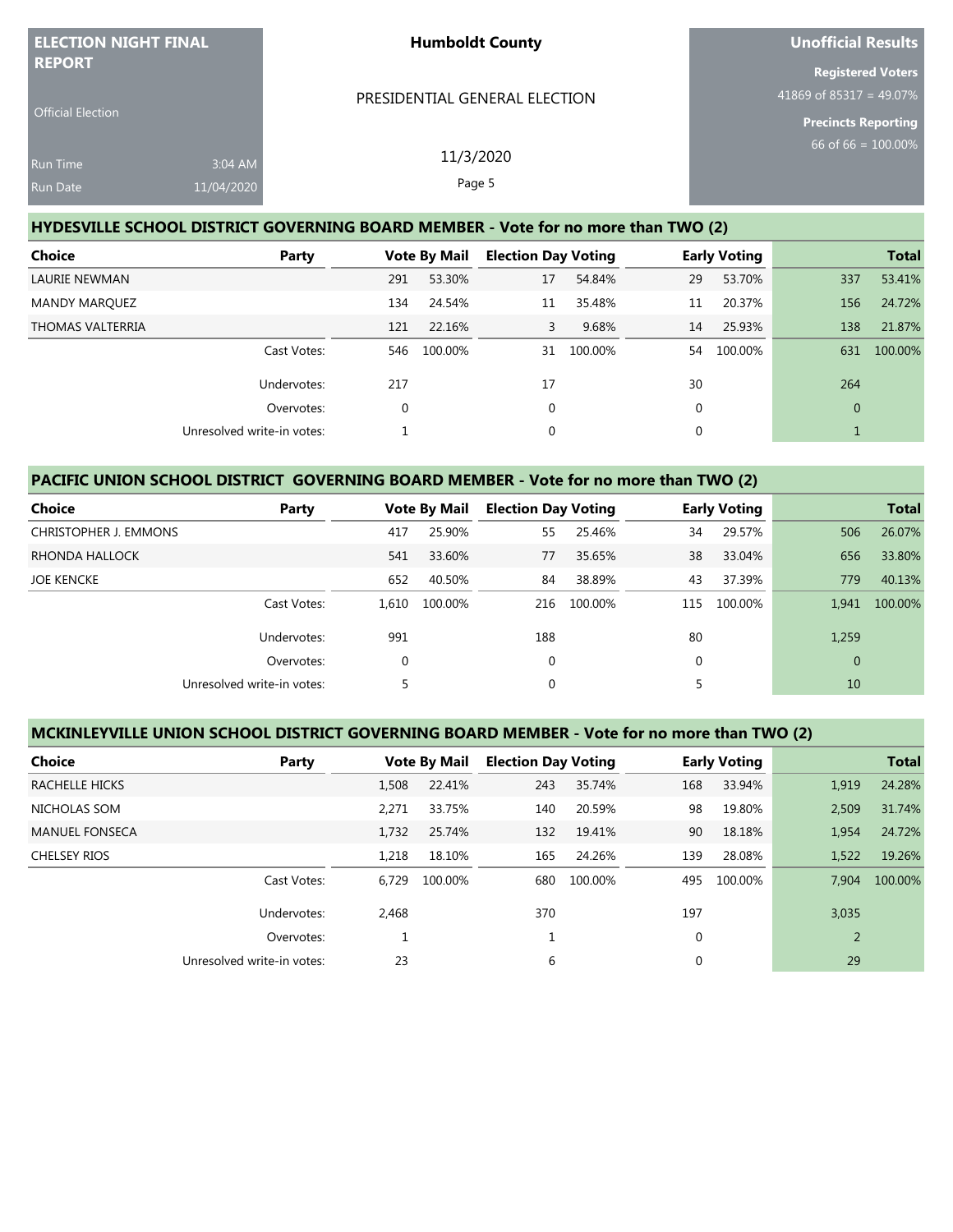| <b>ELECTION NIGHT FINAL</b><br><b>REPORT</b> |                       | <b>Humboldt County</b>                                                                            | <b>Unofficial Results</b>                                                         |
|----------------------------------------------|-----------------------|---------------------------------------------------------------------------------------------------|-----------------------------------------------------------------------------------|
| <b>Official Election</b>                     |                       | PRESIDENTIAL GENERAL ELECTION                                                                     | <b>Registered Voters</b><br>41869 of 85317 = 49.07%<br><b>Precincts Reporting</b> |
| Run Time<br>Run Date                         | 3:04 AM<br>11/04/2020 | 11/3/2020<br>Page 6                                                                               | $66$ of 66 = $100.00\%$                                                           |
|                                              |                       | BLUE LAKE UNION ELEMENTARY SCHOOL DISTRICT GOVERNING BOARD MEMBER - Vote for no more than TWO (2) |                                                                                   |

| Choice<br>Party            |             | <b>Vote By Mail</b> |             | <b>Election Day Voting</b> |              | <b>Early Voting</b> |              | <b>Total</b> |
|----------------------------|-------------|---------------------|-------------|----------------------------|--------------|---------------------|--------------|--------------|
| LISA HOOVEN                | 367         | 37.07%              | 25          | 39.06%                     | 13           | 33.33%              | 405          | 37.05%       |
| JENNIFER MAGER             | 335         | 33.84%              | 17          | 26.56%                     | 14           | 35.90%              | 366          | 33.49%       |
| ANDREW C. JONES            | 288         | 29.09%              | 22          | 34.38%                     | 12           | 30.77%              | 322          | 29.46%       |
| Cast Votes:                | 990         | 100.00%             | 64          | 100.00%                    | 39           | 100.00%             | 1,093        | 100.00%      |
| Undervotes:                | 425         |                     | 70          |                            | 29           |                     | 524          |              |
| Overvotes:                 | $\mathbf 0$ |                     | 0           |                            | $\mathbf{0}$ |                     | $\mathbf{0}$ |              |
| Unresolved write-in votes: | 9           |                     | $\mathbf 0$ |                            | 0            |                     | 9            |              |

## **CUTTEN ELEMENTARY SCHOOL DISTRICT GOVERNING BOARD MEMBER - Vote for no more than TWO (2)**

| Choice               | Party                      | <b>Vote By Mail</b> |         | <b>Election Day Voting</b> |         |     | <b>Early Voting</b> |       | <b>Total</b> |
|----------------------|----------------------------|---------------------|---------|----------------------------|---------|-----|---------------------|-------|--------------|
| KAREN BAZZANO        |                            | 383                 | 19.32%  | 28                         | 27.45%  | 28  | 27.45%              | 439   | 20.08%       |
| REBECCA REECE        |                            | 731                 | 36.88%  | 24                         | 23.53%  | 27  | 26.47%              | 782   | 35.77%       |
| <b>BETH JOHNSTON</b> |                            | 868                 | 43.79%  | 50                         | 49.02%  | 47  | 46.08%              | 965   | 44.14%       |
|                      | Cast Votes:                | 1.982               | 100.00% | 102                        | 100.00% | 102 | 100.00%             | 2.186 | 100.00%      |
|                      | Undervotes:                | 1,173               |         | 108                        |         | 82  |                     | 1,363 |              |
|                      | Overvotes:                 |                     |         | 0                          |         | 0   |                     |       |              |
|                      | Unresolved write-in votes: | 9                   |         | $\mathbf 0$                |         |     |                     | 9     |              |

## **SUPERVISOR DISTRICT 2 - Vote for no more than ONE (1)**

| Choice                 | Party                      |       | <b>Vote By Mail</b> | <b>Election Day Voting</b> |         | <b>Early Voting</b> |         |                | <b>Total</b> |
|------------------------|----------------------------|-------|---------------------|----------------------------|---------|---------------------|---------|----------------|--------------|
| MICHELLE L. BUSHNELL   |                            | 2.844 | 45.89%              | 369                        | 65.43%  | 253                 | 61.71%  | 3,466          | 48.33%       |
| <b>ESTELLE FENNELL</b> |                            | 3,353 | 54.11%              | 195                        | 34.57%  | 157                 | 38.29%  | 3.705          | 51.67%       |
|                        | Cast Votes:                | 6.197 | 100.00%             | 564                        | 100.00% | 410                 | 100.00% | 7.171          | 100.00%      |
|                        | Undervotes:                | 321   |                     | 45                         |         | 23                  |         | 389            |              |
|                        | Overvotes:                 |       |                     |                            |         | 0                   |         | $\overline{4}$ |              |
|                        | Unresolved write-in votes: | 32    |                     |                            |         |                     |         | 37             |              |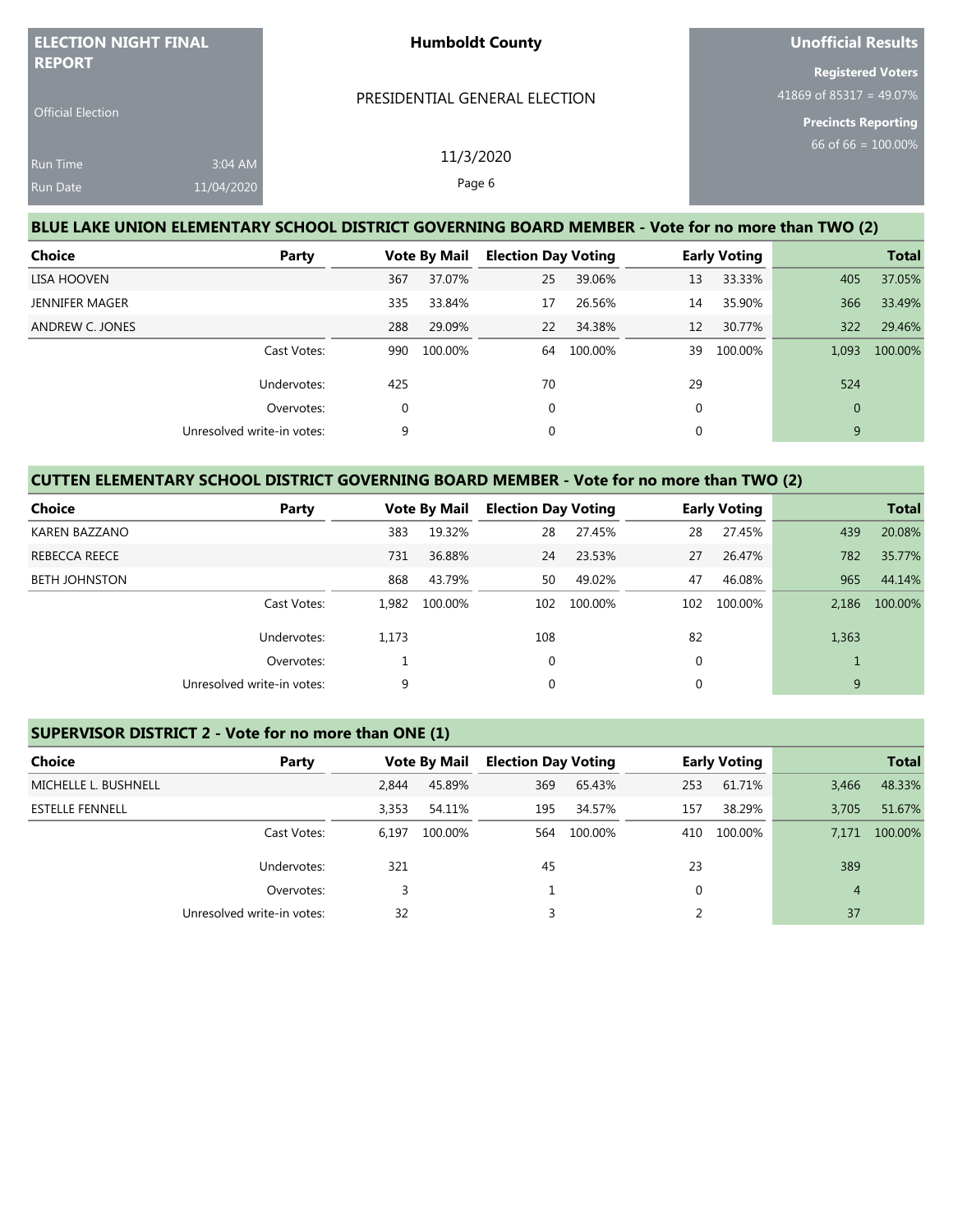| <b>ELECTION NIGHT FINAL</b><br><b>REPORT</b>                |            |       | <b>Humboldt County</b>        |                            | <b>Unofficial Results</b> |                            |  |  |
|-------------------------------------------------------------|------------|-------|-------------------------------|----------------------------|---------------------------|----------------------------|--|--|
|                                                             |            |       |                               |                            |                           | <b>Registered Voters</b>   |  |  |
| <b>Official Election</b>                                    |            |       | PRESIDENTIAL GENERAL ELECTION |                            |                           | 41869 of 85317 = 49.07%    |  |  |
|                                                             |            |       |                               |                            |                           | <b>Precincts Reporting</b> |  |  |
| <u>Ru</u> n Time                                            | 3:04 AM    |       | 11/3/2020                     |                            | 66 of 66 = $100.00\%$     |                            |  |  |
| Run Date                                                    | 11/04/2020 |       | Page 7                        |                            |                           |                            |  |  |
|                                                             |            |       |                               |                            |                           |                            |  |  |
| ARCATA CITY COUNCILMEMBER - Vote for no more than THREE (3) |            |       |                               |                            |                           |                            |  |  |
| Choice                                                      |            | Party | <b>Vote By Mail</b>           | <b>Election Day Voting</b> | <b>Early Voting</b>       | <b>Total</b>               |  |  |

| STACY ATKINS-SALAZAR         |                            | 1,957  | 17.15%  | 180         | 16.56%  | 98  | 16.09%  | 2,235  | 17.05%  |
|------------------------------|----------------------------|--------|---------|-------------|---------|-----|---------|--------|---------|
| CAMILLA ZAPATA               |                            | 1,106  | 9.69%   | 125         | 11.50%  | 51  | 8.37%   | 1,282  | 9.78%   |
| <b>EMILY GRACE GOLDSTEIN</b> |                            | 1,688  | 14.79%  | 117         | 10.76%  | 79  | 12.97%  | 1,884  | 14.37%  |
| ORYAN PETERSON-JONES         |                            | 251    | 2.20%   | 44          | 4.05%   | 25  | 4.11%   | 320    | 2.44%   |
| PAUL PITINO                  |                            | 1,052  | 9.22%   | 115         | 10.58%  | 60  | 9.85%   | 1,227  | 9.36%   |
| <b>SARAH SCHAEFER</b>        |                            | 1,597  | 13.99%  | 146         | 13.43%  | 82  | 13.46%  | 1,825  | 13.92%  |
| <b>NICK MATTHEWS</b>         |                            | 602    | 5.28%   | 91          | 8.37%   | 57  | 9.36%   | 750    | 5.72%   |
| <b>COLLIN YEO</b>            |                            | 679    | 5.95%   | 65          | 5.98%   | 36  | 5.91%   | 780    | 5.95%   |
| KIMBERLEY WHITE              |                            | 970    | 8.50%   | 96          | 8.83%   | 51  | 8.37%   | 1,117  | 8.52%   |
| <b>MICHAEL WINKLER</b>       |                            | 1,510  | 13.23%  | 108         | 9.94%   | 70  | 11.49%  | 1,688  | 12.88%  |
|                              | Cast Votes:                | 11,412 | 100.00% | 1,087       | 100.00% | 609 | 100.00% | 13,108 | 100.00% |
|                              | Undervotes:                | 2,759  |         | 509         |         | 192 |         | 3,460  |         |
|                              | Overvotes:                 | 5      |         | $\mathbf 0$ |         | 0   |         | 5      |         |
|                              | Unresolved write-in votes: | 37     |         | 9           |         | 9   |         | 55     |         |
|                              |                            |        |         |             |         |     |         |        |         |

## **BLUE LAKE CITY COUNCILMEMBER - Vote for no more than THREE (3)**

| <b>Choice</b>           | Party                      | <b>Vote By Mail</b> |         |             | <b>Election Day Voting</b> |    | <b>Early Voting</b> |              | <b>Total</b> |
|-------------------------|----------------------------|---------------------|---------|-------------|----------------------------|----|---------------------|--------------|--------------|
| OLIVIA OBIDAH           |                            | 186                 | 23.08%  | 8           | 17.78%                     | 8  | 26.67%              | 202          | 22.93%       |
| <b>SUMMER DAUGHERTY</b> |                            | 259                 | 32.13%  | 10          | 22.22%                     | 9  | 30.00%              | 278          | 31.56%       |
| <b>JASON ROBO</b>       |                            | 149                 | 18.49%  | 13          | 28.89%                     |    | 3.33%               | 163          | 18.50%       |
| ADELENE L. JONES        |                            | 212                 | 26.30%  | 14          | 31.11%                     | 12 | 40.00%              | 238          | 27.01%       |
|                         | Cast Votes:                | 806                 | 100.00% | 45          | 100.00%                    | 30 | 100.00%             | 881          | 100.00%      |
|                         | Undervotes:                | 332                 |         | 36          |                            | 20 |                     | 388          |              |
|                         | Overvotes:                 | 0                   |         | $\mathbf 0$ |                            | 0  |                     | $\mathbf{0}$ |              |
|                         | Unresolved write-in votes: | 17                  |         | $\mathbf 0$ |                            |    |                     | 18           |              |
|                         |                            |                     |         |             |                            |    |                     |              |              |

## **CITY OF EUREKA COUNCILMEMBER WARD 2 - Vote for no more than ONE (1)**

| <b>Choice</b>        | Party                      | <b>Vote By Mail</b> |         |          | <b>Election Day Voting</b> |             | <b>Early Voting</b> |                | <b>Total</b> |
|----------------------|----------------------------|---------------------|---------|----------|----------------------------|-------------|---------------------|----------------|--------------|
| <b>TAMAR SHIRLEY</b> |                            | 73                  | 6.68%   | 14       | 12.96%                     |             | 1.89%               | 88             | 7.02%        |
| <b>KATI MOULTON</b>  |                            | 484                 | 44.32%  | 30       | 27.78%                     | 12          | 22.64%              | 526            | 41.98%       |
| DOT JAGER- WENTWORTH |                            | 302                 | 27.66%  | 30       | 27.78%                     | 23          | 43.40%              | 355            | 28.33%       |
| LUCINDA JACKSON      |                            | 233                 | 21.34%  | 34       | 31.48%                     | 17          | 32.08%              | 284            | 22.67%       |
|                      | Cast Votes:                | 1.092               | 100.00% | 108      | 100.00%                    | 53          | 100.00%             | 1.253          | 100.00%      |
|                      | Undervotes:                | 71                  |         | 8        |                            | 4           |                     | 83             |              |
|                      | Overvotes:                 | 2                   |         | $\Omega$ |                            | 0           |                     | $\overline{2}$ |              |
|                      | Unresolved write-in votes: | 11                  |         | 0        |                            | $\mathbf 0$ |                     | 11             |              |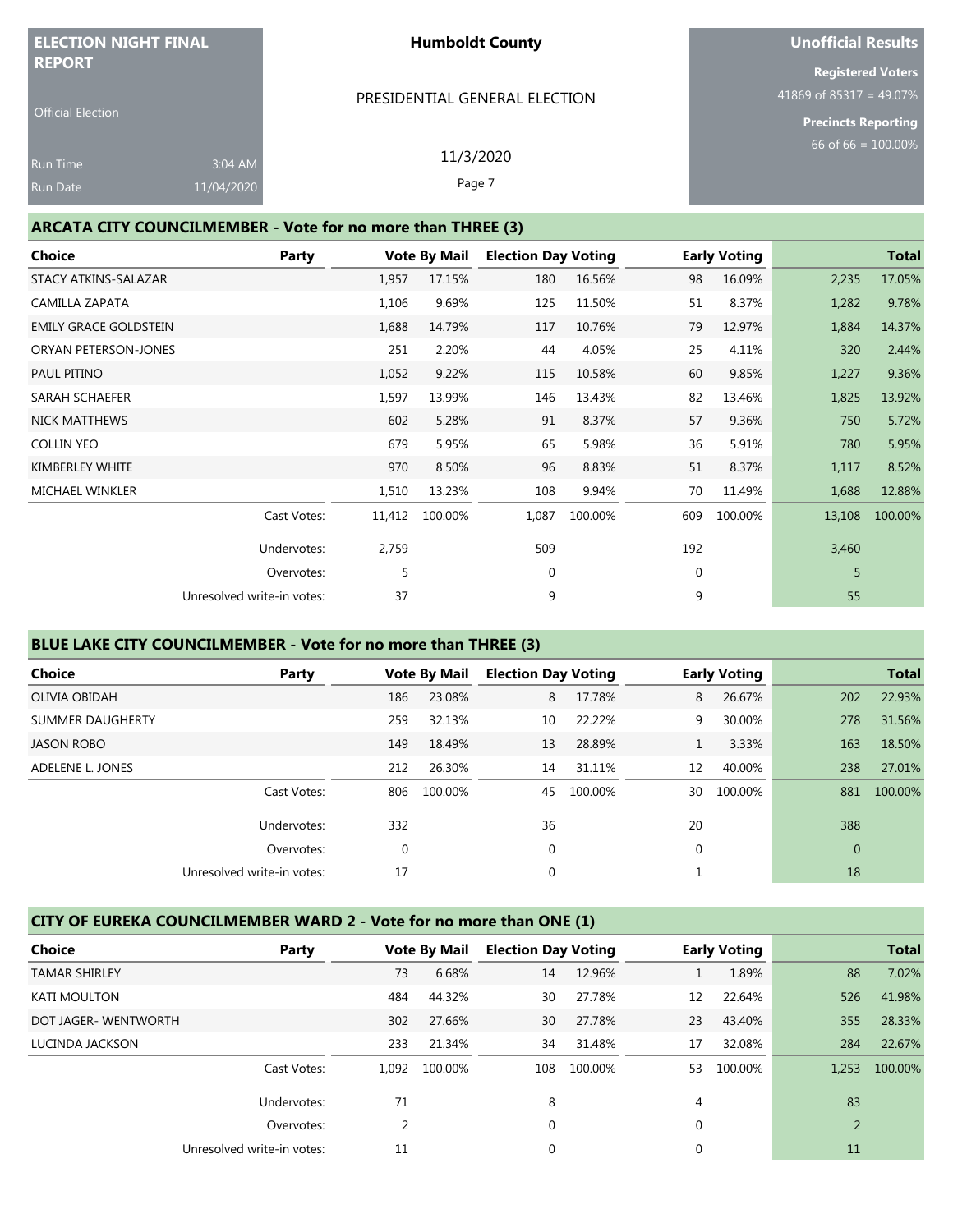| <b>ELECTION NIGHT FINAL</b>                                 |                                                                     |                     | <b>Unofficial Results</b>  |        |    |                                                                                   |                       |              |  |  |
|-------------------------------------------------------------|---------------------------------------------------------------------|---------------------|----------------------------|--------|----|-----------------------------------------------------------------------------------|-----------------------|--------------|--|--|
| <b>REPORT</b><br><b>Official Election</b>                   | PRESIDENTIAL GENERAL ELECTION                                       |                     |                            |        |    | <b>Registered Voters</b><br>41869 of 85317 = 49.07%<br><b>Precincts Reporting</b> |                       |              |  |  |
| 3:04 AM<br><b>Run Time</b><br>11/04/2020<br><b>Run Date</b> | 11/3/2020<br>Page 8                                                 |                     |                            |        |    |                                                                                   | 66 of 66 = $100.00\%$ |              |  |  |
|                                                             | CITY OF EUREKA COUNCILMEMBER WARD 4 - Vote for no more than ONE (1) |                     |                            |        |    |                                                                                   |                       |              |  |  |
| Choice                                                      | Party                                                               | <b>Vote By Mail</b> | <b>Election Day Voting</b> |        |    | <b>Early Voting</b>                                                               |                       | <b>Total</b> |  |  |
| <b>SCOTT BAUER</b>                                          |                                                                     | 45.94%<br>770       | 40                         | 29.63% | 19 | 24.05%                                                                            | 829                   | 43.86%       |  |  |

WILLIAM A. TUTTLE JR 2002 227 227 227 23.54% 41 30.37% 34 43.04% 302 15.98% MATTHEW OWEN 178 19.42% 158 9.43% 11 8.15% 9 11.39% 178 9.42% EDDIE MORGAN 188 11.22% 25 18.52% 7 8.86% 220 11.64% LIZA WELSH 333 19.87% 18 13.33% 10 12.66% 361 19.10%

Cast Votes: 1,676 100.00% 135 100.00% 79 100.00% 1,890 100.00%

Undervotes: 66 8 8 2 76 Overvotes:  $\begin{array}{ccccccc} 1 & 0 & 0 & 0 & 1 \end{array}$ 

Unresolved write-in votes:  $\begin{array}{ccc} 7 & 0 & 0 & 0 \end{array}$ 

#### **FERNDALE CITY MAYOR - Vote for no more than ONE (1)**

| Choice             | Party                      |     | <b>Vote By Mail</b> | <b>Election Day Voting</b> |         | <b>Early Voting</b> |         |              | <b>Total</b> |
|--------------------|----------------------------|-----|---------------------|----------------------------|---------|---------------------|---------|--------------|--------------|
| <b>DON HINDLEY</b> |                            | 199 | 42.16%              | 100                        | 74.63%  |                     | 20.00%  | 300          | 49.10%       |
| ROBIN SMITH        |                            | 273 | 57.84%              | 34                         | 25.37%  | $\overline{4}$      | 80.00%  | 311          | 50.90%       |
|                    | Cast Votes:                | 472 | 100.00%             | 134                        | 100.00% |                     | 100.00% | 611          | 100.00%      |
|                    | Undervotes:                | 15  |                     | 8                          |         | 0                   |         | 23           |              |
|                    | Overvotes:                 | 0   |                     |                            |         | 0                   |         |              |              |
|                    | Unresolved write-in votes: | 0   |                     | 0                          |         | 0                   |         | $\mathbf{0}$ |              |

#### **FERNDALE CITY COUNCILMEMBER - Vote for no more than TWO (2)**

| <b>Choice</b>       | Party                      |     | <b>Vote By Mail</b> | <b>Election Day Voting</b> |         |   | <b>Early Voting</b> |              | <b>Total</b> |
|---------------------|----------------------------|-----|---------------------|----------------------------|---------|---|---------------------|--------------|--------------|
| KATHLEEN BULLARD    |                            | 235 | 31.89%              | 24                         | 11.16%  | 4 | 66.67%              | 263          | 27.45%       |
| <b>LEONARD LUND</b> |                            | 233 | 31.61%              | 98                         | 45.58%  | 0 | 0.00%               | 331          | 34.55%       |
| PHILLIP OSTLER      |                            | 269 | 36.50%              | 93                         | 43.26%  |   | 33.33%              | 364          | 38.00%       |
|                     | Cast Votes:                | 737 | 100.00%             | 215                        | 100.00% | 6 | 100.00%             | 958          | 100.00%      |
|                     | Undervotes:                | 229 |                     | 71                         |         | 4 |                     | 304          |              |
|                     | Overvotes:                 | 0   |                     | 0                          |         | 0 |                     | $\mathbf{0}$ |              |
|                     | Unresolved write-in votes: | 8   |                     | $\Omega$                   |         | 0 |                     | 8            |              |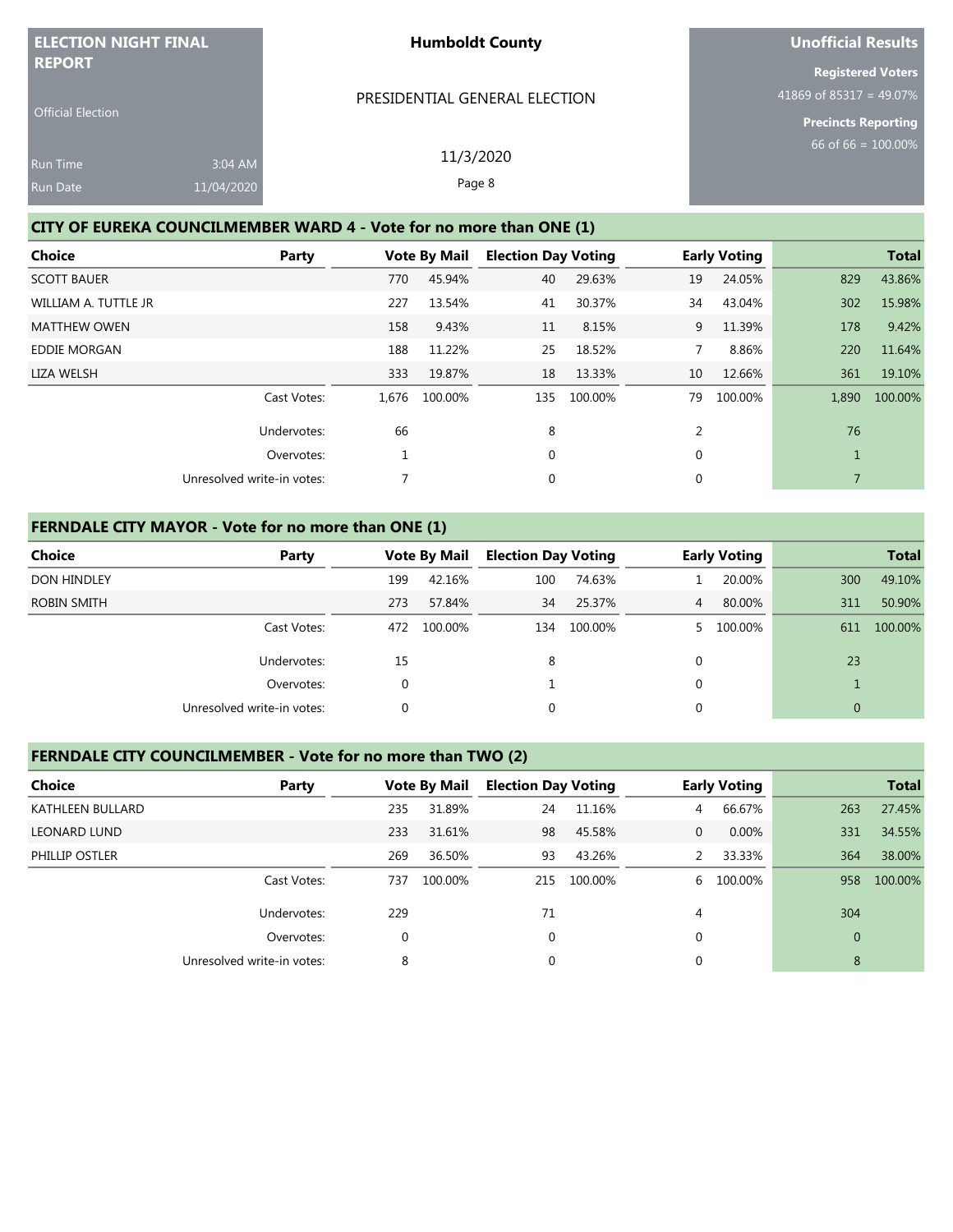| <b>ELECTION NIGHT FINAL</b><br><b>REPORT</b> |                       | <b>Humboldt County</b>                                     | Unofficial Results                                                                |
|----------------------------------------------|-----------------------|------------------------------------------------------------|-----------------------------------------------------------------------------------|
| <b>Official Election</b>                     |                       | PRESIDENTIAL GENERAL ELECTION                              | <b>Registered Voters</b><br>41869 of 85317 = 49.07%<br><b>Precincts Reporting</b> |
| <b>Run Time</b><br>Run Date                  | 3:04 AM<br>11/04/2020 | 11/3/2020<br>Page 9                                        | 66 of 66 = $100.00\%$                                                             |
|                                              |                       | FORTUNA CITY COUNCILMEMBER - Vote for no more than TWO (2) |                                                                                   |

| Choice             | <b>Party</b>               | <b>Vote By Mail</b> |         | <b>Election Day Voting</b> |         | <b>Early Voting</b> |         |       | <b>Total</b> |
|--------------------|----------------------------|---------------------|---------|----------------------------|---------|---------------------|---------|-------|--------------|
| <b>TAMI TRENT</b>  |                            | 1.778               | 40.80%  | 138                        | 37.60%  | 140                 | 37.14%  | 2,056 | 40.30%       |
| <b>MIKE LOSEY</b>  |                            | 1.752               | 40.20%  | 140                        | 38.15%  | 149                 | 39.52%  | 2,041 | 40.00%       |
| <b>DEAN GLASER</b> |                            | 828                 | 19.00%  | 89                         | 24.25%  | 88                  | 23.34%  | 1.005 | 19.70%       |
|                    | Cast Votes:                | 4.358               | 100.00% | 367                        | 100.00% | 377                 | 100.00% | 5,102 | 100.00%      |
|                    | Undervotes:                | 1,215               |         | 154                        |         | 119                 |         | 1,488 |              |
|                    | Overvotes:                 |                     |         | 0                          |         | $\mathbf 0$         |         |       |              |
|                    | Unresolved write-in votes: |                     |         |                            |         | 6                   |         | 40    |              |

#### **RIO DELL CITY COUNCILMEMBER, 2-YR - Vote for no more than ONE (1)**

| <b>Choice</b><br>Party     |             | <b>Vote By Mail</b> |         | <b>Election Day Voting</b> |         | <b>Early Voting</b> |         | <b>Total</b>   |         |
|----------------------------|-------------|---------------------|---------|----------------------------|---------|---------------------|---------|----------------|---------|
| <b>GORDON E. JOHNSON</b>   |             | 538                 | 100.00% | 50                         | 100.00% | 64                  | 100.00% | 652            | 100.00% |
|                            | Cast Votes: | 538                 | 100.00% | 50                         | 100.00% | 64                  | 100.00% | 652            | 100.00% |
|                            | Undervotes: | 128                 |         | 15                         |         |                     |         | 150            |         |
|                            | Overvotes:  |                     |         |                            |         | $\Omega$            |         | $\overline{0}$ |         |
| Unresolved write-in votes: |             | 29                  |         |                            |         |                     |         | 37             |         |

#### **RIO DELL CITY COUNCILMEMBER, 4-YR - Vote for no more than TWO (2)**

| <b>Choice</b>       | Party                      |     | <b>Vote By Mail</b> | <b>Election Day Voting</b> |         | <b>Early Voting</b> |         |                | <b>Total</b> |
|---------------------|----------------------------|-----|---------------------|----------------------------|---------|---------------------|---------|----------------|--------------|
| AMANDA CARTER       |                            | 391 | 47.22%              | 33                         | 48.53%  | 34                  | 40.48%  | 458            | 46.73%       |
| <b>FRANK WILSON</b> |                            | 437 | 52.78%              | 35                         | 51.47%  | 50                  | 59.52%  | 522            | 53.27%       |
|                     | Cast Votes:                | 828 | 100.00%             | 68                         | 100.00% | 84                  | 100.00% | 980            | 100.00%      |
|                     | Undervotes:                | 533 |                     | 61                         |         | 67                  |         | 661            |              |
|                     | Overvotes:                 |     |                     | 0                          |         | $\Omega$            |         | $\overline{0}$ |              |
|                     | Unresolved write-in votes: | 29  |                     |                            |         |                     |         | 37             |              |

#### **TRINIDAD CITY COUNCILMEMBER, 2-YR - Vote for no more than ONE (1)**

| Choice            | Party                      |             | <b>Vote By Mail</b> | <b>Election Day Voting</b> |           |               | <b>Early Voting</b> |              | <b>Total</b> |
|-------------------|----------------------------|-------------|---------------------|----------------------------|-----------|---------------|---------------------|--------------|--------------|
| DAVID W. GROVER   |                            | 117         | 79.59%              | 2                          | 66.67%    | $\mathcal{P}$ | 100.00%             | 121          | 79.61%       |
| MICHAEL J. MORGAN |                            | 30          | 20.41%              |                            | 33.33%    | 0             | $0.00\%$            | 31           | 20.39%       |
|                   | Cast Votes:                | 147         | 100.00%             |                            | 3 100.00% | $\mathcal{P}$ | 100.00%             | 152          | 100.00%      |
|                   | Undervotes:                | 17          |                     | 3                          |           | 0             |                     | 20           |              |
|                   | Overvotes:                 | $\mathbf 0$ |                     | $\Omega$                   |           | 0             |                     | $\mathbf{0}$ |              |
|                   | Unresolved write-in votes: |             |                     | 0                          |           | 0             |                     |              |              |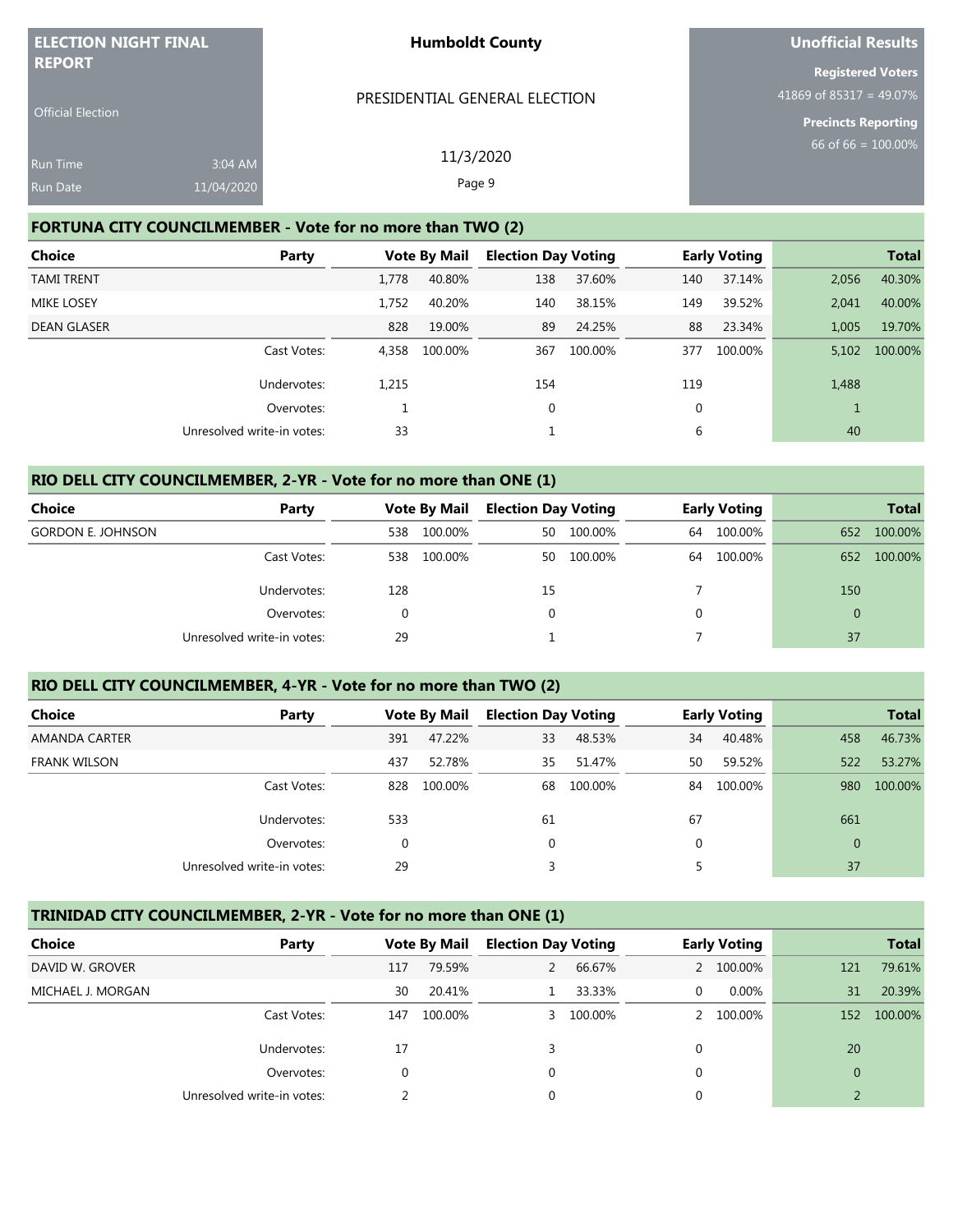| <b>ELECTION NIGHT FINAL</b><br><b>REPORT</b> |                       | <b>Humboldt County</b>                                            | Unofficial Results                                                                |
|----------------------------------------------|-----------------------|-------------------------------------------------------------------|-----------------------------------------------------------------------------------|
| <b>Official Election</b>                     |                       | PRESIDENTIAL GENERAL ELECTION                                     | <b>Registered Voters</b><br>41869 of 85317 = 49.07%<br><b>Precincts Reporting</b> |
| <b>Run Time</b><br><b>Run Date</b>           | 3:04 AM<br>11/04/2020 | 11/3/2020<br>Page 10                                              | $66$ of 66 = $100.00\%$                                                           |
|                                              |                       | TRINIDAD CITY COUNCILMEMBER, 4-YR - Vote for no more than TWO (2) |                                                                                   |

| <b>Choice</b>      | Party                      |     | <b>Vote By Mail</b> | <b>Election Day Voting</b> |           |          | <b>Early Voting</b> |                | <b>Total</b> |
|--------------------|----------------------------|-----|---------------------|----------------------------|-----------|----------|---------------------|----------------|--------------|
| STEVEN MARK LADWIG |                            | 112 | 47.46%              |                            | 25.00%    |          | 50.00%              | 115            | 47.13%       |
| <b>JACK WEST</b>   |                            | 124 | 52.54%              | 3.                         | 75.00%    | 2        | 50.00%              | 129            | 52.87%       |
|                    | Cast Votes:                | 236 | 100.00%             |                            | 4 100.00% |          | 4 100.00%           | 244            | 100.00%      |
|                    | Undervotes:                | 89  |                     | 8                          |           | $\Omega$ |                     | 97             |              |
|                    | Overvotes:                 | 0   |                     | 0                          |           | $\Omega$ |                     | $\overline{0}$ |              |
|                    | Unresolved write-in votes: |     |                     | $\Omega$                   |           | $\Omega$ |                     |                |              |

## **HUMBOLDT COMMUNITY SERVICES DISTRICT DIRECTOR - Vote for no more than THREE (3)**

| <b>Choice</b>           | Party                      |        | <b>Vote By Mail</b> | <b>Election Day Voting</b> |         |             | <b>Early Voting</b> |        | <b>Total</b> |
|-------------------------|----------------------------|--------|---------------------|----------------------------|---------|-------------|---------------------|--------|--------------|
| <b>HEIDI BENZONELLI</b> |                            | 2,725  | 24.86%              | 152                        | 21.11%  | 76          | 17.19%              | 2,953  | 24.36%       |
| MICHAEL P. HANSEN       |                            | 2.118  | 19.32%              | 118                        | 16.39%  | 77          | 17.42%              | 2,313  | 19.08%       |
| DAVID HAYNIE            |                            | 952    | 8.68%               | 74                         | 10.28%  | 48          | 10.86%              | 1,074  | 8.86%        |
| DAVID SAUNDERSON        |                            | 2,064  | 18.83%              | 97                         | 13.47%  | 89          | 20.14%              | 2,250  | 18.56%       |
| <b>JOSH SEHON</b>       |                            | 923    | 8.42%               | 79                         | 10.97%  | 41          | 9.28%               | 1,043  | 8.60%        |
| <b>JOE MATTEOLI</b>     |                            | 2,180  | 19.89%              | 200                        | 27.78%  | 111         | 25.11%              | 2,491  | 20.55%       |
|                         | Cast Votes:                | 10,962 | 100.00%             | 720                        | 100.00% | 442         | 100.00%             | 12,124 | 100.00%      |
|                         | Undervotes:                | 6,981  |                     | 777                        |         | 460         |                     | 8,218  |              |
|                         | Overvotes:                 | 4      |                     |                            |         | $\mathbf 0$ |                     | 5      |              |
|                         | Unresolved write-in votes: | 36     |                     | 3                          |         | 4           |                     | 43     |              |

#### **MCKINLEYVILLE COMMUNITY SERVICES DISTRICT DIRECTOR, 4-YR - Vote for no more than TWO (2)**

| <b>Choice</b>           | Party                      |       | <b>Vote By Mail</b> | <b>Election Day Voting</b> |         |     | <b>Early Voting</b> |       | <b>Total</b> |
|-------------------------|----------------------------|-------|---------------------|----------------------------|---------|-----|---------------------|-------|--------------|
| <b>SCOTT BINDER</b>     |                            | 2.208 | 34.32%              | 212                        | 33.28%  | 163 | 36.06%              | 2,583 | 34.34%       |
| <b>GREG ORSINI</b>      |                            | 2.400 | 37.31%              | 208                        | 32.65%  | 139 | 30.75%              | 2.747 | 36.52%       |
| <b>WILLIAM MCBROOME</b> |                            | 1.825 | 28.37%              | 217                        | 34.07%  | 150 | 33.19%              | 2.192 | 29.14%       |
|                         | Cast Votes:                | 6.433 | 100.00%             | 637                        | 100.00% | 452 | 100.00%             | 7.522 | 100.00%      |
|                         | Undervotes:                | 2,805 |                     | 418                        |         | 241 |                     | 3,464 |              |
|                         | Overvotes:                 |       |                     | $\mathbf 0$                |         | 0   |                     |       |              |
|                         | Unresolved write-in votes: | 28    |                     |                            |         |     |                     | 36    |              |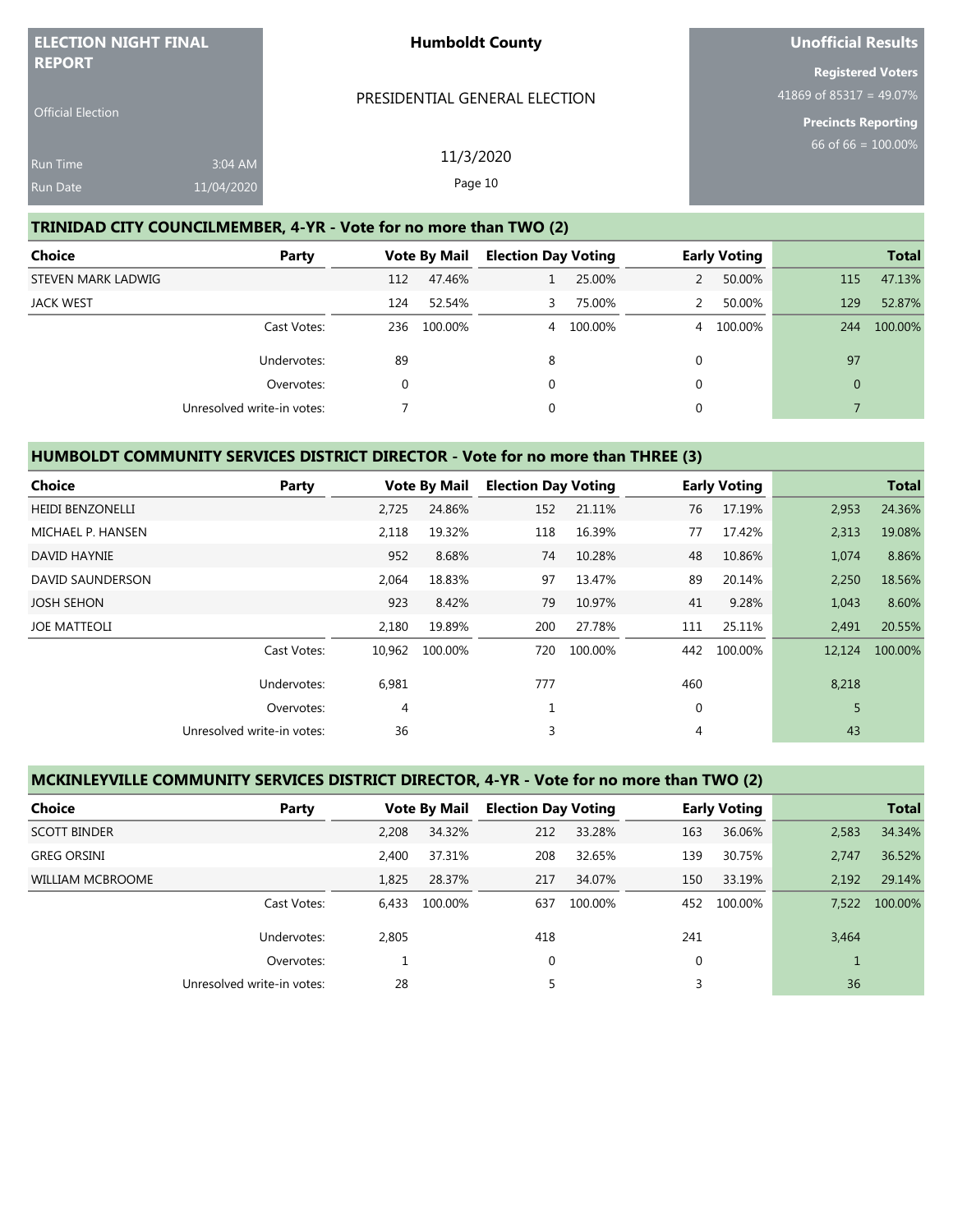| <b>ELECTION NIGHT FINAL</b><br><b>REPORT</b> |            | <b>Humboldt County</b>                                                                    | Unofficial Results                                  |
|----------------------------------------------|------------|-------------------------------------------------------------------------------------------|-----------------------------------------------------|
|                                              |            | PRESIDENTIAL GENERAL ELECTION                                                             | <b>Registered Voters</b><br>41869 of 85317 = 49.07% |
| <b>Official Election</b>                     |            |                                                                                           | <b>Precincts Reporting</b>                          |
| <b>Run Time</b>                              | 3:04 AM    | 11/3/2020                                                                                 | 66 of 66 = $100.00\%$                               |
| <b>Run Date</b>                              | 11/04/2020 | Page 11                                                                                   |                                                     |
|                                              |            | MCVINILEW/ILLE COMMUNITY CEDVICES DISTRICT DIRECTOR 2 VD<br>Note for no more than ONE (1) |                                                     |

#### **MCKINLEYVILLE COMMUNITY SERVICES DISTRICT DIRECTOR, 2-YR - Vote for no more than ONE (1)**

| <b>Choice</b><br>Party     |       | <b>Vote By Mail</b> | <b>Election Day Voting</b> |         |     | <b>Early Voting</b> |       | <b>Total</b> |
|----------------------------|-------|---------------------|----------------------------|---------|-----|---------------------|-------|--------------|
| <b>WESLEY MARTIN</b>       | 833   | 22.77%              | 164                        | 39.14%  | 129 | 45.91%              | 1,126 | 25.84%       |
| JOELLEN CLARK-PETERSON     | 2.502 | 68.40%              | 176                        | 42.00%  | 106 | 37.72%              | 2.784 | 63.88%       |
| <b>JIMMY VANCE</b>         | 323   | 8.83%               | 79                         | 18.85%  | 46  | 16.37%              | 448   | 10.28%       |
| Cast Votes:                | 3.658 | 100.00%             | 419                        | 100.00% | 281 | 100.00%             | 4.358 | 100.00%      |
| Undervotes:                | 893   |                     | 107                        |         | 62  |                     | 1,062 |              |
| Overvotes:                 | 64    |                     |                            |         | 3   |                     | 68    |              |
| Unresolved write-in votes: | 19    |                     | 3                          |         | 2   |                     | 24    |              |

### **WILLOW CREEK COMMUNITY SERVICES DISTRICT DIRECTOR - Vote for no more than THREE (3)**

| <b>Choice</b>          | Party                      |              | <b>Vote By Mail</b> | <b>Election Day Voting</b> |         |                | <b>Early Voting</b> |                | <b>Total</b> |
|------------------------|----------------------------|--------------|---------------------|----------------------------|---------|----------------|---------------------|----------------|--------------|
| <b>JUDY M. GOWER</b>   |                            | 169          | 23.70%              | 50                         | 28.09%  | $\mathbf{0}$   | 0.00%               | 219            | 24.41%       |
| RICHARD E. HOLLOWAY    |                            | 74           | 10.38%              | 11                         | 6.18%   | $\mathbf 0$    | 0.00%               | 85             | 9.48%        |
| <b>TYLER L. HOLMES</b> |                            | 137          | 19.21%              | 24                         | 13.48%  | $\mathbf{1}$   | 16.67%              | 162            | 18.06%       |
| <b>SHANNON HUGHES</b>  |                            | 137          | 19.21%              | 36                         | 20.22%  |                | 16.67%              | 174            | 19.40%       |
| <b>RILEY MORRISON</b>  |                            | 116          | 16.27%              | 33                         | 18.54%  | $\mathbf{2}$   | 33.33%              | 151            | 16.83%       |
| <b>BOB KENNEDY</b>     |                            | 80           | 11.22%              | 24                         | 13.48%  | $\overline{2}$ | 33.33%              | 106            | 11.82%       |
|                        | Cast Votes:                | 713          | 100.00%             | 178                        | 100.00% | 6              | 100.00%             | 897            | 100.00%      |
|                        | Undervotes:                | 273          |                     | 91                         |         | $\mathbf 0$    |                     | 364            |              |
|                        | Overvotes:                 | $\mathbf{0}$ |                     | $\mathbf 0$                |         | $\mathbf 0$    |                     | $\overline{0}$ |              |
|                        | Unresolved write-in votes: | 1            |                     |                            |         | $\mathbf 0$    |                     | $\overline{2}$ |              |

#### **RESORT IMPROVEMENT DISTRICT #1 DIRECTOR - Vote for no more than THREE (3)**

| <b>Choice</b>        | Party                      |     | <b>Vote By Mail</b> | <b>Election Day Voting</b> |         |              | <b>Early Voting</b> |              | <b>Total</b> |
|----------------------|----------------------------|-----|---------------------|----------------------------|---------|--------------|---------------------|--------------|--------------|
| <b>SETH PLANK</b>    |                            | 96  | 13.58%              | 3                          | 16.67%  | $\mathbf{0}$ | 0.00%               | 99           | 13.60%       |
| <b>EVAN PIERCEY</b>  |                            | 98  | 13.86%              | 2                          | 11.11%  |              | 33.33%              | 101          | 13.87%       |
| <b>TRISTIN OATES</b> |                            | 60  | 8.49%               | 2                          | 11.11%  | $\mathbf{1}$ | 33.33%              | 63           | 8.65%        |
| DAVID J. SOMMER      |                            | 127 | 17.96%              | 2                          | 11.11%  | $\mathbf 0$  | 0.00%               | 129          | 17.72%       |
| LINDSEY SWANSON      |                            | 52  | 7.36%               | $\mathbf{1}$               | 5.56%   | $\mathbf{0}$ | 0.00%               | 53           | 7.28%        |
| <b>CELESTE MYERS</b> |                            | 110 | 15.56%              | 5                          | 27.78%  |              | 33.33%              | 116          | 15.93%       |
| SUSAN L. FOX         |                            | 164 | 23.20%              | 3                          | 16.67%  | $\mathbf{0}$ | 0.00%               | 167          | 22.94%       |
|                      | Cast Votes:                | 707 | 100.00%             | 18                         | 100.00% | 3            | 100.00%             | 728          | 100.00%      |
|                      | Undervotes:                | 133 |                     | 21                         |         | $\mathbf 0$  |                     | 154          |              |
|                      | Overvotes:                 | 0   |                     | $\mathbf{0}$               |         | $\mathbf 0$  |                     | $\mathbf{0}$ |              |
|                      | Unresolved write-in votes: | 9   |                     | $\mathbf 0$                |         | $\mathbf 0$  |                     | 9            |              |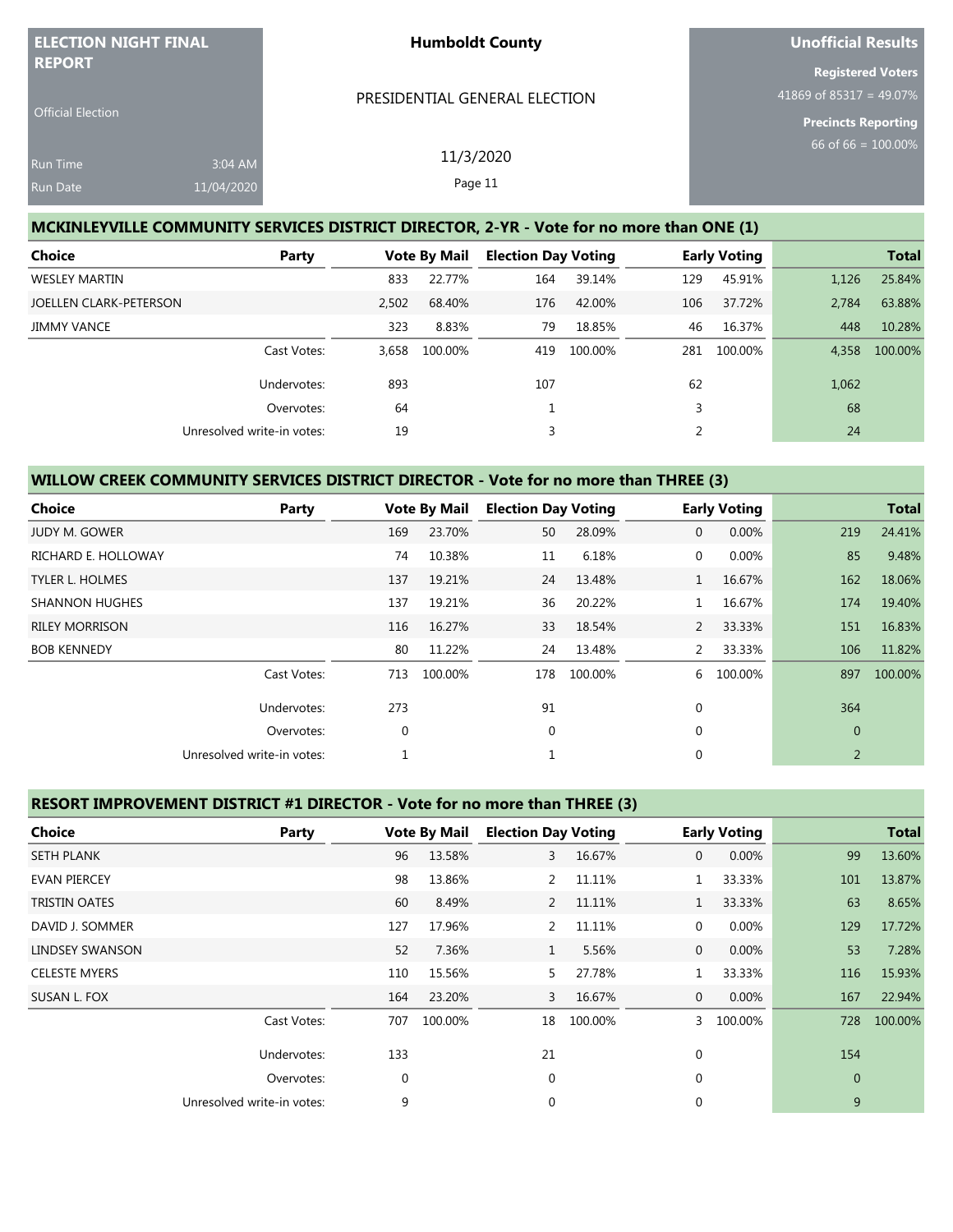| <b>ELECTION NIGHT FINAL</b>               |                       | <b>Humboldt County</b>        | Unofficial Results                                                         |
|-------------------------------------------|-----------------------|-------------------------------|----------------------------------------------------------------------------|
| <b>REPORT</b><br><b>Official Election</b> |                       | PRESIDENTIAL GENERAL ELECTION | <b>Registered Voters</b><br>41869 of 85317 = 49.07%<br>Precincts Reporting |
| Run Time<br>Run Date                      | 3:04 AM<br>11/04/2020 | 11/3/2020<br>Page 12          | 66 of 66 = $100.00\%$                                                      |

## **Proposition 14**

| <b>Choice</b> | Party                      |        | <b>Vote By Mail</b> | <b>Election Day Voting</b> |               |       | <b>Early Voting</b> |              | <b>Total</b> |
|---------------|----------------------------|--------|---------------------|----------------------------|---------------|-------|---------------------|--------------|--------------|
| Bonds Yes     |                            | 18,005 | 51.69%              | 1,279                      | 38.27%        | 637   | 33.70%              | 19,921       | 49.73%       |
| Bonds No      |                            | 16,825 | 48.31%              | 2,063                      | 61.73%        | 1,253 | 66.30%              | 20,141       | 50.27%       |
|               | Cast Votes:                | 34,830 | 100.00%             |                            | 3,342 100.00% | 1,890 | 100.00%             | 40,062       | 100.00%      |
|               | Undervotes:                | 1,544  |                     | 192                        |               | 64    |                     | 1,800        |              |
|               | Overvotes:                 | 4      |                     |                            |               |       |                     |              |              |
|               | Unresolved write-in votes: | 0      |                     | 0                          |               | 0     |                     | $\mathbf{0}$ |              |

| <b>Proposition 15</b> |  |  |  |  |  |
|-----------------------|--|--|--|--|--|
|-----------------------|--|--|--|--|--|

| <b>Choice</b> | Party                      |        | <b>Vote By Mail</b> | <b>Election Day Voting</b> |               |       | <b>Early Voting</b> |              | <b>Total</b> |
|---------------|----------------------------|--------|---------------------|----------------------------|---------------|-------|---------------------|--------------|--------------|
| Yes           |                            | 20,370 | 57.45%              | 1,330                      | 39.29%        | 644   | 33.79%              | 22,344       | 54.84%       |
| <b>No</b>     |                            | 15,086 | 42.55%              | 2,055                      | 60.71%        | 1,262 | 66.21%              | 18,403       | 45.16%       |
|               | Cast Votes:                | 35,456 | 100.00%             |                            | 3,385 100.00% | 1.906 | 100.00%             | 40,747       | 100.00%      |
|               | Undervotes:                | 918    |                     | 148                        |               | 48    |                     | 1,114        |              |
|               | Overvotes:                 | 4      |                     |                            |               |       |                     | 8            |              |
|               | Unresolved write-in votes: | 0      |                     | 0                          |               | 0     |                     | $\mathbf{0}$ |              |
|               |                            |        |                     |                            |               |       |                     |              |              |

# **Proposition 16**

| Choice    | Party                      |        | <b>Vote By Mail</b> | <b>Election Day Voting</b> |         |             | <b>Early Voting</b> |                | <b>Total</b> |
|-----------|----------------------------|--------|---------------------|----------------------------|---------|-------------|---------------------|----------------|--------------|
| Yes       |                            | 15,700 | 45.16%              | 891                        | 26.76%  | 496         | 26.47%              | 17,087         | 42.75%       |
| <b>No</b> |                            | 19,069 | 54.84%              | 2,438                      | 73.24%  | 1,378       | 73.53%              | 22,885         | 57.25%       |
|           | Cast Votes:                | 34,769 | 100.00%             | 3,329                      | 100.00% | 1.874       | 100.00%             | 39,972         | 100.00%      |
|           | Undervotes:                | 1,607  |                     | 204                        |         | 82          |                     | 1,893          |              |
|           | Overvotes:                 |        |                     |                            |         | $\mathbf 0$ |                     | $\overline{4}$ |              |
|           | Unresolved write-in votes: |        |                     | $\mathbf 0$                |         | 0           |                     | $\mathbf{0}$   |              |

**Proposition 17**

| <b>Choice</b> | Party                      |        | <b>Vote By Mail</b> | <b>Election Day Voting</b> |         |       | <b>Early Voting</b> |              | <b>Total</b> |
|---------------|----------------------------|--------|---------------------|----------------------------|---------|-------|---------------------|--------------|--------------|
| Yes           |                            | 23,167 | 65.45%              | 1,710                      | 50.31%  | 833   | 43.41%              | 25,710       | 63.14%       |
| No            |                            | 12,232 | 34.55%              | 1,689                      | 49.69%  | 1,086 | 56.59%              | 15,007       | 36.86%       |
|               | Cast Votes:                | 35,399 | 100.00%             | 3.399                      | 100.00% | 1.919 | 100.00%             | 40,717       | 100.00%      |
|               | Undervotes:                | 976    |                     | 133                        |         | 37    |                     | 1,146        |              |
|               | Overvotes:                 |        |                     | 3                          |         | 0     |                     | 6            |              |
|               | Unresolved write-in votes: |        |                     | 0                          |         | 0     |                     | $\mathbf{0}$ |              |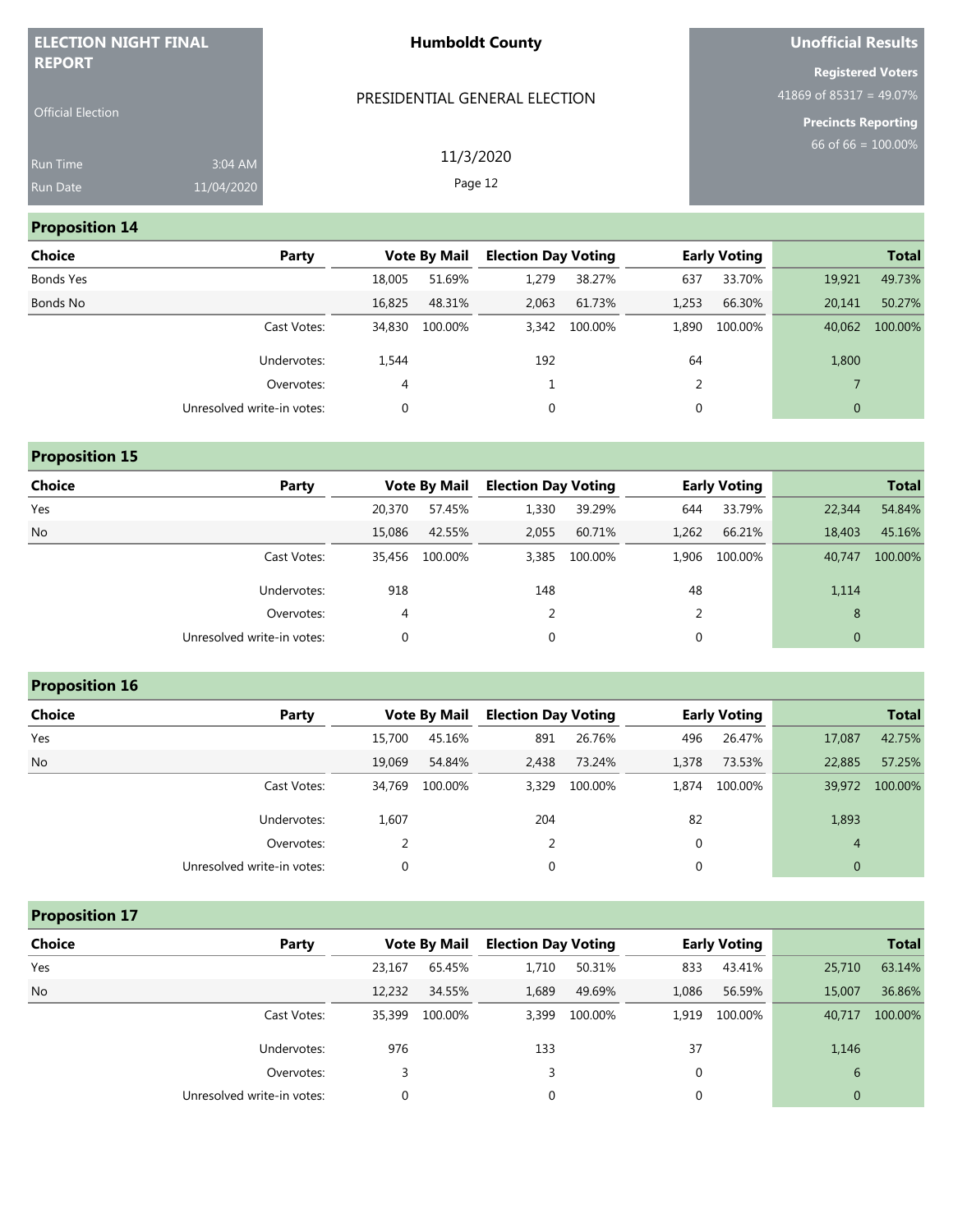| <b>ELECTION NIGHT FINAL</b> |            | <b>Humboldt County</b>        | Unofficial Results                                    |
|-----------------------------|------------|-------------------------------|-------------------------------------------------------|
| <b>REPORT</b>               |            | PRESIDENTIAL GENERAL ELECTION | <b>Registered Voters</b><br>41869 of 85317 = 49.07%   |
| <b>Official Election</b>    |            |                               | <b>Precincts Reporting</b><br>$66$ of 66 = $100.00\%$ |
| Run Time                    | 3:04 AM    | 11/3/2020                     |                                                       |
| <b>Run Date</b>             | 11/04/2020 | Page 13                       |                                                       |

# **Proposition 18**

| <b>Choice</b> | Party                      |        | <b>Vote By Mail</b> | <b>Election Day Voting</b> |         |       | <b>Early Voting</b> |                | <b>Total</b> |
|---------------|----------------------------|--------|---------------------|----------------------------|---------|-------|---------------------|----------------|--------------|
| Yes           |                            | 17,506 | 49.42%              | 1,175                      | 34.68%  | 556   | 29.13%              | 19,237         | 47.24%       |
| <b>No</b>     |                            | 17,916 | 50.58%              | 2,213                      | 65.32%  | 1,353 | 70.87%              | 21,482         | 52.76%       |
|               | Cast Votes:                | 35,422 | 100.00%             | 3,388                      | 100.00% | 1,909 | 100.00%             | 40,719         | 100.00%      |
|               | Undervotes:                | 956    |                     | 142                        |         | 46    |                     | 1,144          |              |
|               | Overvotes:                 | 0      |                     |                            |         |       |                     | 6              |              |
|               | Unresolved write-in votes: | 0      |                     | 0                          |         | 0     |                     | $\overline{0}$ |              |

| <b>Proposition 19</b> |                            |        |                     |                            |         |             |                     |              |              |
|-----------------------|----------------------------|--------|---------------------|----------------------------|---------|-------------|---------------------|--------------|--------------|
| <b>Choice</b>         | Party                      |        | <b>Vote By Mail</b> | <b>Election Day Voting</b> |         |             | <b>Early Voting</b> |              | <b>Total</b> |
| Yes                   |                            | 18,083 | 52.23%              | 1,340                      | 40.98%  | 700         | 37.45%              | 20,123       | 50.61%       |
| No                    |                            | 16,538 | 47.77%              | 1,930                      | 59.02%  | 1,169       | 62.55%              | 19,637       | 49.39%       |
|                       | Cast Votes:                | 34,621 | 100.00%             | 3,270                      | 100.00% | 1,869       | 100.00%             | 39,760       | 100.00%      |
|                       | Undervotes:                | 1,753  |                     | 260                        |         | 86          |                     | 2,099        |              |
|                       | Overvotes:                 | 4      |                     | 5                          |         |             |                     | 10           |              |
|                       | Unresolved write-in votes: | 0      |                     | 0                          |         | $\mathbf 0$ |                     | $\mathbf{0}$ |              |

# **Proposition 20**

| <b>Choice</b> | Party                      |        | <b>Vote By Mail</b> | <b>Election Day Voting</b> |         |       | <b>Early Voting</b> |                | <b>Total</b> |
|---------------|----------------------------|--------|---------------------|----------------------------|---------|-------|---------------------|----------------|--------------|
| Yes           |                            | 10.669 | 30.99%              | 1,289                      | 39.32%  | 793   | 42.36%              | 12,751         | 32.22%       |
| <b>No</b>     |                            | 23,757 | 69.01%              | 1,989                      | 60.68%  | 1.079 | 57.64%              | 26,825         | 67.78%       |
|               | Cast Votes:                | 34,426 | 100.00%             | 3,278                      | 100.00% | 1.872 | 100.00%             | 39,576         | 100.00%      |
|               | Undervotes:                | 1,947  |                     | 254                        |         | 84    |                     | 2,285          |              |
|               | Overvotes:                 |        |                     | 3                          |         | 0     |                     | 8              |              |
|               | Unresolved write-in votes: |        |                     | $\mathbf 0$                |         | 0     |                     | $\overline{0}$ |              |

# **Proposition 21**

| <b>Choice</b> | Party                      |        | <b>Vote By Mail</b> | <b>Election Day Voting</b> |         |       | <b>Early Voting</b> |              | <b>Total</b> |
|---------------|----------------------------|--------|---------------------|----------------------------|---------|-------|---------------------|--------------|--------------|
| Yes           |                            | 15,212 | 43.70%              | 1,081                      | 32.61%  | 524   | 27.83%              | 16,817       | 42.04%       |
| <b>No</b>     |                            | 19.597 | 56.30%              | 2,234                      | 67.39%  | 1,359 | 72.17%              | 23,190       | 57.96%       |
|               | Cast Votes:                | 34,809 | 100.00%             | 3,315                      | 100.00% | 1.883 | 100.00%             | 40,007       | 100.00%      |
|               | Undervotes:                | 1,566  |                     | 209                        |         | 67    |                     | 1,842        |              |
|               | Overvotes:                 |        |                     | 6                          |         |       |                     | 10           |              |
|               | Unresolved write-in votes: |        |                     | 0                          |         | 0     |                     | $\mathbf{0}$ |              |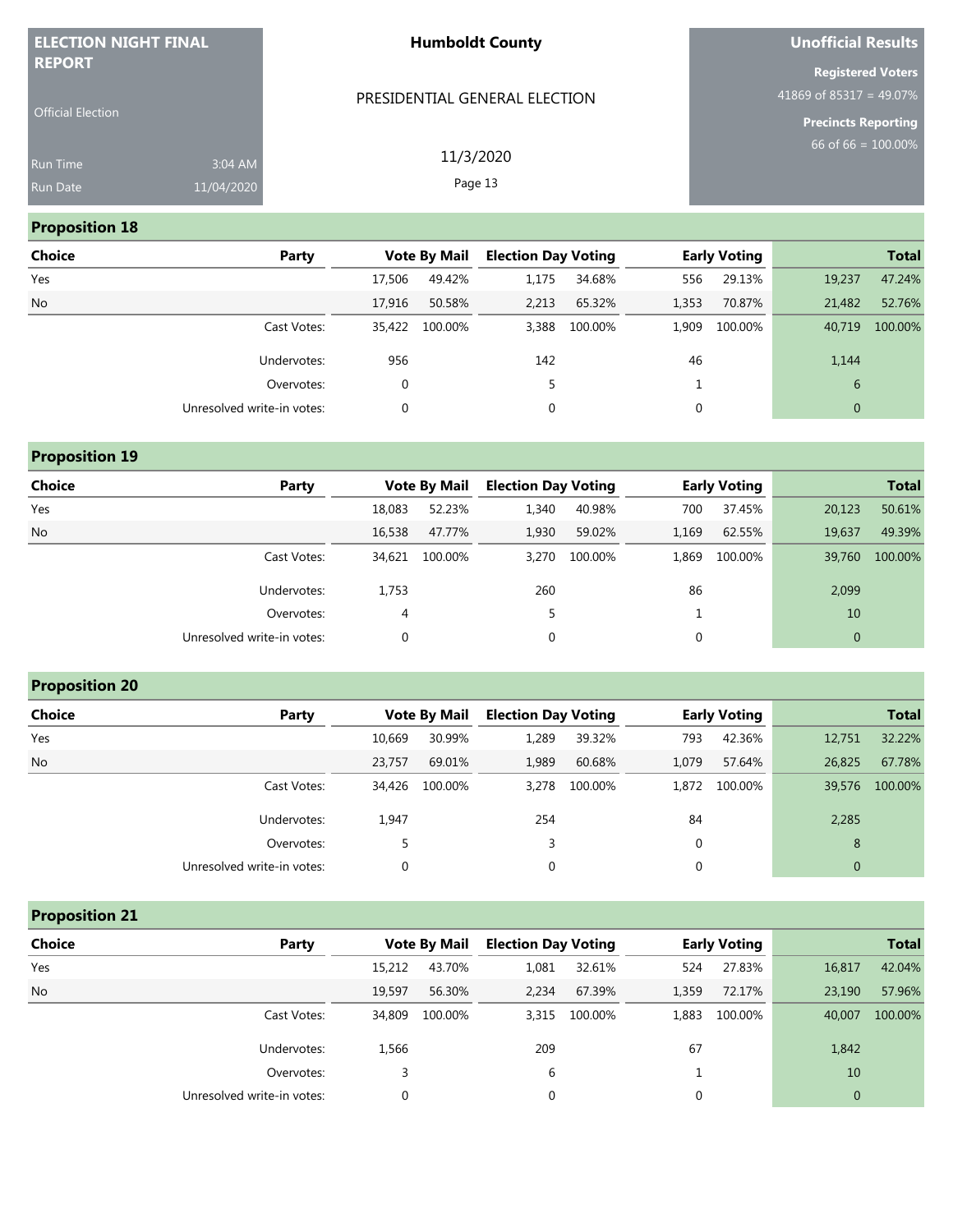| <b>ELECTION NIGHT FINAL</b>               |                       | <b>Humboldt County</b>        | <b>Unofficial Results</b>                                                         |
|-------------------------------------------|-----------------------|-------------------------------|-----------------------------------------------------------------------------------|
| <b>REPORT</b><br><b>Official Election</b> |                       | PRESIDENTIAL GENERAL ELECTION | <b>Registered Voters</b><br>41869 of 85317 = 49.07%<br><b>Precincts Reporting</b> |
| <b>Run Time</b><br>Run Date               | 3:04 AM<br>11/04/2020 | 11/3/2020<br>Page 14          | 66 of 66 = $100.00\%$                                                             |
| <b>Proposition 22</b>                     |                       |                               |                                                                                   |

| Choice    | Party                      |        | <b>Vote By Mail</b> | <b>Election Day Voting</b> |         |       | <b>Early Voting</b> |              | <b>Total</b> |
|-----------|----------------------------|--------|---------------------|----------------------------|---------|-------|---------------------|--------------|--------------|
| Yes       |                            | 15,208 | 43.84%              | 1.764                      | 52.94%  | 1.070 | 57.22%              | 18,042       | 45.23%       |
| <b>No</b> |                            | 19,482 | 56.16%              | 1,568                      | 47.06%  | 800   | 42.78%              | 21,850       | 54.77%       |
|           | Cast Votes:                | 34,690 | 100.00%             | 3,332                      | 100.00% | 1,870 | 100.00%             | 39,892       | 100.00%      |
|           | Undervotes:                | 1,683  |                     | 193                        |         | 80    |                     | 1,956        |              |
|           | Overvotes:                 |        |                     | 5                          |         |       |                     | 11           |              |
|           | Unresolved write-in votes: |        |                     | 0                          |         | 0     |                     | $\mathbf{0}$ |              |

| <b>Proposition 23</b> |                            |          |                     |                            |               |       |                     |                |              |
|-----------------------|----------------------------|----------|---------------------|----------------------------|---------------|-------|---------------------|----------------|--------------|
| <b>Choice</b>         | Party                      |          | <b>Vote By Mail</b> | <b>Election Day Voting</b> |               |       | <b>Early Voting</b> |                | <b>Total</b> |
| Yes                   |                            | 13,881   | 40.05%              | 1,165                      | 35.54%        | 493   | 26.61%              | 15,539         | 39.05%       |
| No                    |                            | 20.777   | 59.95%              | 2,113                      | 64.46%        | 1,360 | 73.39%              | 24,250         | 60.95%       |
|                       | Cast Votes:                | 34,658   | 100.00%             |                            | 3,278 100.00% | 1.853 | 100.00%             | 39,789         | 100.00%      |
|                       | Undervotes:                | 1,716    |                     | 245                        |               | 93    |                     | 2,054          |              |
|                       | Overvotes:                 | 4        |                     |                            |               | 5     |                     | 16             |              |
|                       | Unresolved write-in votes: | $\Omega$ |                     | $\Omega$                   |               | 0     |                     | $\overline{0}$ |              |

|  |  |  | <b>Proposition 24</b> |
|--|--|--|-----------------------|
|--|--|--|-----------------------|

| <b>Choice</b> | Party                      |        | <b>Vote By Mail</b> |             | <b>Election Day Voting</b> |             | <b>Early Voting</b> |                | <b>Total</b> |
|---------------|----------------------------|--------|---------------------|-------------|----------------------------|-------------|---------------------|----------------|--------------|
| Yes           |                            | 18,401 | 53.49%              | 1,631       | 49.89%                     | 791         | 42.64%              | 20,823         | 52.68%       |
| No            |                            | 15,999 | 46.51%              | 1,638       | 50.11%                     | 1.064       | 57.36%              | 18,701         | 47.32%       |
|               | Cast Votes:                | 34,400 | 100.00%             | 3,269       | 100.00%                    | 1,855       | 100.00%             | 39,524         | 100.00%      |
|               | Undervotes:                | 1.974  |                     | 258         |                            | 96          |                     | 2,328          |              |
|               | Overvotes:                 | 4      |                     | 3           |                            | $\mathbf 0$ |                     |                |              |
|               | Unresolved write-in votes: |        |                     | $\mathbf 0$ |                            | 0           |                     | $\overline{0}$ |              |

**Proposition 25**

| Choice    | Party                      |        | <b>Vote By Mail</b> |             | <b>Election Day Voting</b> |       | <b>Early Voting</b> | <b>Total</b> |         |
|-----------|----------------------------|--------|---------------------|-------------|----------------------------|-------|---------------------|--------------|---------|
| Yes       |                            | 17,626 | 51.14%              | 1,153       | 35.39%                     | 587   | 31.46%              | 19,366       | 48.92%  |
| <b>No</b> |                            | 16,841 | 48.86%              | 2,105       | 64.61%                     | 1.279 | 68.54%              | 20,225       | 51.08%  |
|           | Cast Votes:                | 34.467 | 100.00%             | 3,258       | 100.00%                    | 1.866 | 100.00%             | 39,591       | 100.00% |
|           | Undervotes:                | 1,906  |                     | 269         |                            | 84    |                     | 2,259        |         |
|           | Overvotes:                 |        |                     | 3           |                            |       |                     | 9            |         |
|           | Unresolved write-in votes: |        |                     | $\mathbf 0$ |                            | 0     |                     | $\mathbf{0}$ |         |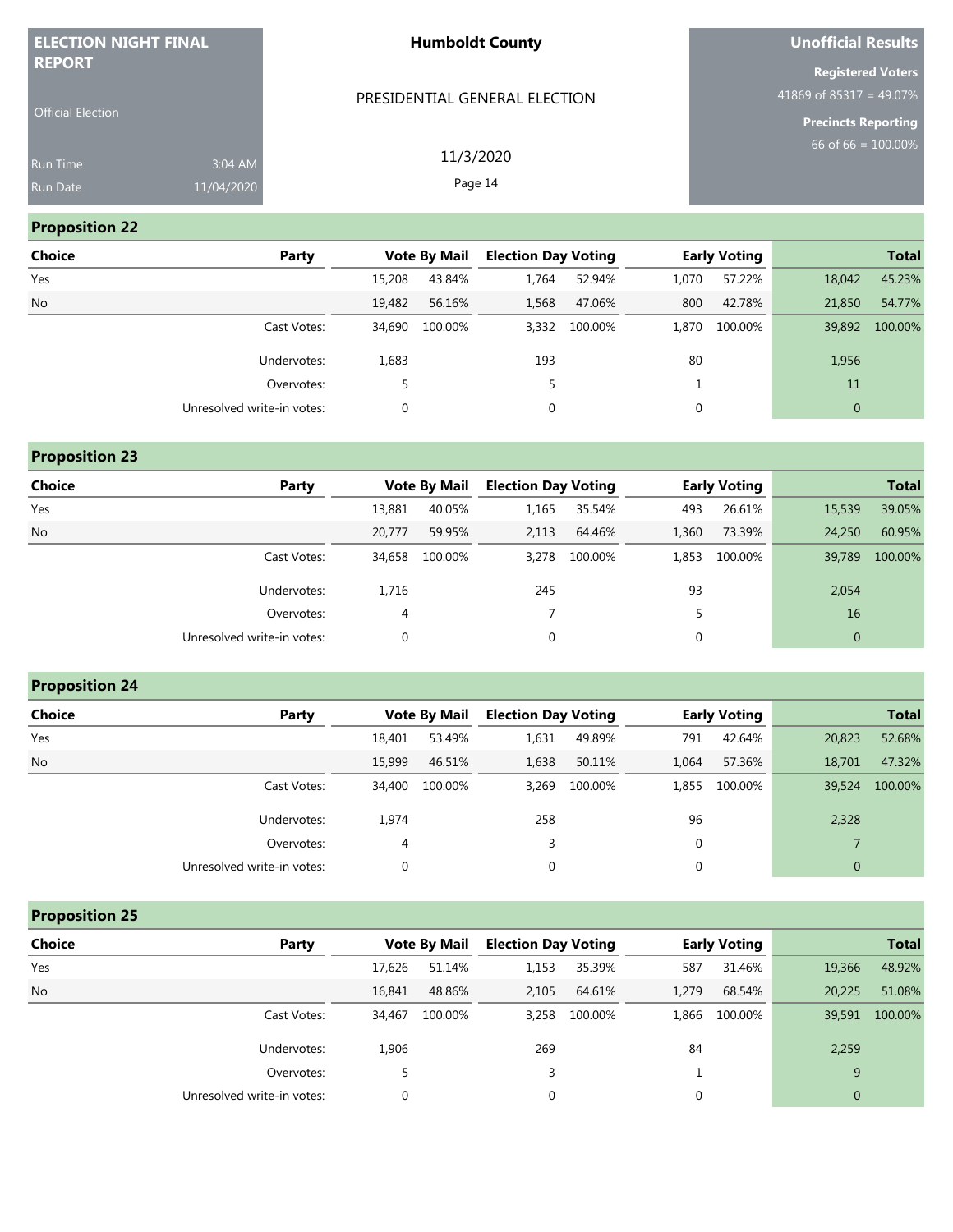| <b>ELECTION NIGHT FINAL</b>               |                       | <b>Humboldt County</b>                                | Unofficial Results                                                                |
|-------------------------------------------|-----------------------|-------------------------------------------------------|-----------------------------------------------------------------------------------|
| <b>REPORT</b><br><b>Official Election</b> |                       | PRESIDENTIAL GENERAL ELECTION                         | <b>Registered Voters</b><br>41869 of 85317 = 49.07%<br><b>Precincts Reporting</b> |
| <b>Run Time</b><br>Run Date               | 3:04 AM<br>11/04/2020 | 11/3/2020<br>Page 15                                  | $66$ of 66 = $100.00\%$                                                           |
|                                           |                       | <b>Measure D South Bay Union School District Bond</b> |                                                                                   |

| Choice    | Party                      |       | <b>Vote By Mail</b> | <b>Election Day Voting</b> |         |             | <b>Early Voting</b> |              | <b>Total</b> |
|-----------|----------------------------|-------|---------------------|----------------------------|---------|-------------|---------------------|--------------|--------------|
| Bonds Yes |                            | 1.173 | 61.09%              | 81                         | 55.86%  | 41          | 49.40%              | 1,295        | 60.29%       |
| Bonds No  |                            | 747   | 38.91%              | 64                         | 44.14%  | 42          | 50.60%              | 853          | 39.71%       |
|           | Cast Votes:                | 1.920 | 100.00%             | 145                        | 100.00% | 83          | 100.00%             | 2.148        | 100.00%      |
|           | Undervotes:                | 72    |                     | 5.                         |         | 4           |                     | 81           |              |
|           | Overvotes:                 | 0     |                     |                            |         | $\mathbf 0$ |                     |              |              |
|           | Unresolved write-in votes: |       |                     | 0                          |         | 0           |                     | $\mathbf{0}$ |              |

#### **Measure I County of Humboldt, Unincorporated Area**

| <b>Choice</b> | Party                      |        | <b>Vote By Mail</b> | <b>Election Day Voting</b> |         |     | <b>Early Voting</b> |              | <b>Total</b> |
|---------------|----------------------------|--------|---------------------|----------------------------|---------|-----|---------------------|--------------|--------------|
| Yes           |                            | 13,575 | 70.38%              | 941                        | 52.81%  | 451 | 47.27%              | 14,967       | 67.96%       |
| <b>No</b>     |                            | 5,713  | 29.62%              | 841                        | 47.19%  | 503 | 52.73%              | 7,057        | 32.04%       |
|               | Cast Votes:                | 19,288 | 100.00%             | 1,782                      | 100.00% | 954 | 100.00%             | 22,024       | 100.00%      |
|               | Undervotes:                | 878    |                     | 129                        |         | 35  |                     | 1,042        |              |
|               | Overvotes:                 |        |                     | $\mathbf 0$                |         | 3   |                     |              |              |
|               | Unresolved write-in votes: | 0      |                     | $\mathbf 0$                |         | 0   |                     | $\mathbf{0}$ |              |
|               |                            |        |                     |                            |         |     |                     |              |              |

# **Measure A City Of Arcata, Special Tax Choice Party Party Vote By Mail Election Day Voting Early Voting Party Total** Yes 3,649 79.62% 365 72.42% 177 67.82% 4,191 78.37% No 934 20.38% 139 27.58% 84 32.18% 1,157 21.63% Cast Votes: 4,583 100.00% 504 100.00% 261 100.00% 5,348 100.00% Undervotes: 156 29 9 9 194 Overvotes: 2 2 0 4 Unresolved write-in votes:  $\begin{array}{ccc} 0 & 0 & 0 \end{array}$

#### **Measure B City Of Arcata, Ordinance**

| <b>Choice</b> | Party                      |       | <b>Vote By Mail</b> | <b>Election Day Voting</b> |         |             | <b>Early Voting</b> |              | <b>Total</b> |
|---------------|----------------------------|-------|---------------------|----------------------------|---------|-------------|---------------------|--------------|--------------|
| Yes           |                            | 3.540 | 79.30%              | 307                        | 63.17%  | 175         | 68.36%              | 4,022        | 77.26%       |
| <b>No</b>     |                            | 924   | 20.70%              | 179                        | 36.83%  | 81          | 31.64%              | 1.184        | 22.74%       |
|               | Cast Votes:                | 4.464 | 100.00%             | 486                        | 100.00% |             | 256 100.00%         | 5.206        | 100.00%      |
|               | Undervotes:                | 276   |                     | 48                         |         | 14          |                     | 338          |              |
|               | Overvotes:                 |       |                     |                            |         | $\mathbf 0$ |                     |              |              |
|               | Unresolved write-in votes: |       |                     | 0                          |         | 0           |                     | $\mathbf{0}$ |              |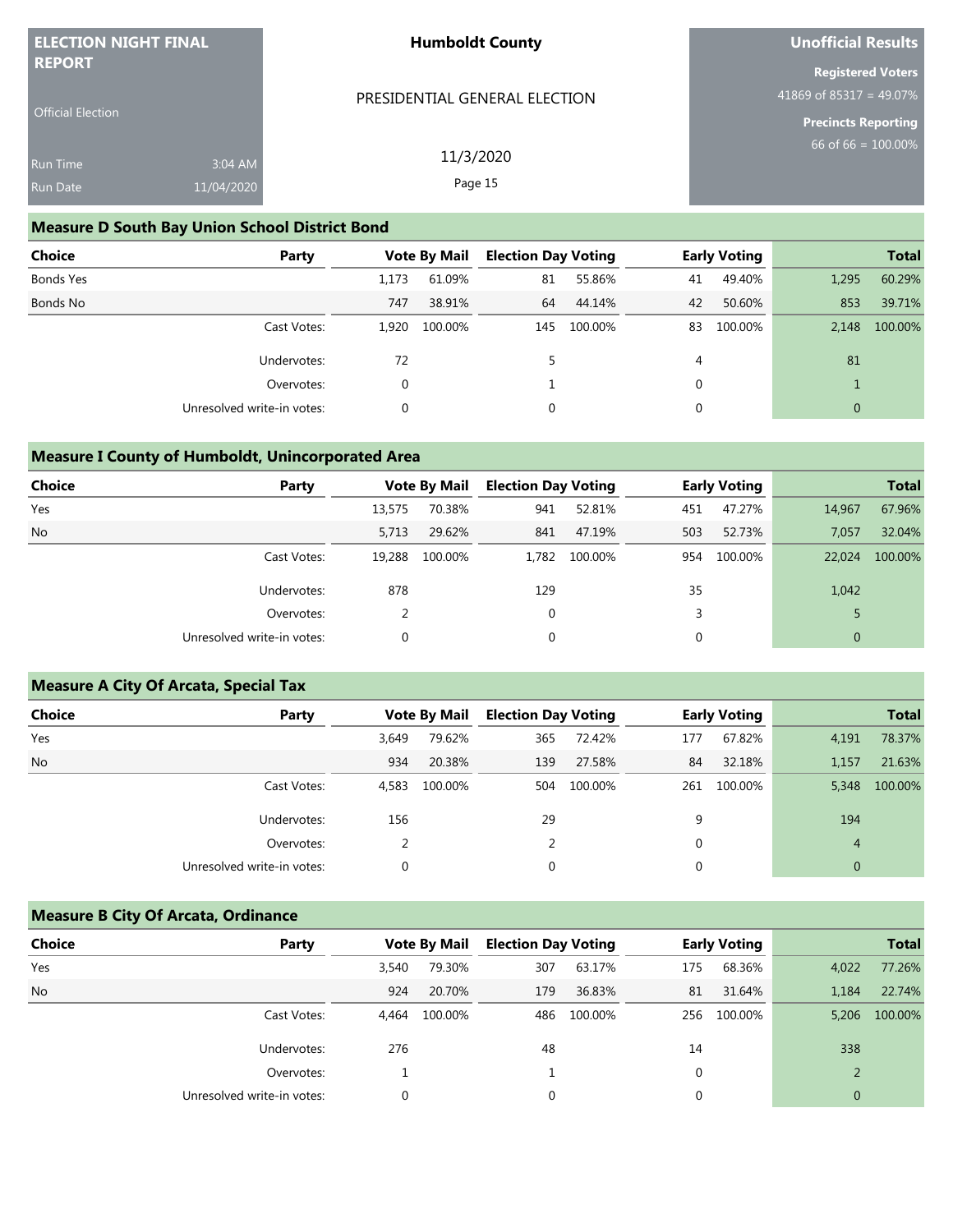| <b>ELECTION NIGHT FINAL</b><br><b>REPORT</b> |                                                    | <b>Humboldt County</b>        | Unofficial Results                                  |
|----------------------------------------------|----------------------------------------------------|-------------------------------|-----------------------------------------------------|
|                                              |                                                    |                               | <b>Registered Voters</b><br>41869 of 85317 = 49.07% |
| <b>Official Election</b>                     |                                                    | PRESIDENTIAL GENERAL ELECTION | Precincts Reporting                                 |
| <b>Run Time</b>                              | 3:04 AM                                            | 11/3/2020                     | $66$ of 66 = $100.00\%$                             |
| Run Date                                     | 11/04/2020                                         | Page 16                       |                                                     |
|                                              | <b>Measure C City Of Eureka, Charter Amendment</b> |                               |                                                     |

# **Choice Party Vote By Mail Election Day Voting Early Voting Total** Yes 4,113 63.51% 249 47.34% 139 42.38% 4,501 61.41% No 2,363 36.49% 277 52.66% 189 57.62% 2,829 38.59% Cast Votes: 6,476 100.00% 526 100.00% 328 100.00% 7,330 100.00% Undervotes: 456 52 520 12 520 Overvotes:  $\begin{matrix} 0 & 1 & 0 \end{matrix}$ Unresolved write-in votes:  $\begin{array}{ccc} 0 & 0 & 0 \end{array}$

#### **Measure H City Of Eureka, Supplemental Transaction and Use Tax**

| <b>Choice</b> | Party                      |       | <b>Vote By Mail</b> | <b>Election Day Voting</b> |         |     | <b>Early Voting</b> |              | <b>Total</b> |
|---------------|----------------------------|-------|---------------------|----------------------------|---------|-----|---------------------|--------------|--------------|
| Yes           |                            | 4,660 | 69.22%              | 282                        | 51.93%  | 174 | 52.73%              | 5,116        | 67.27%       |
| <b>No</b>     |                            | 2.072 | 30.78%              | 261                        | 48.07%  | 156 | 47.27%              | 2.489        | 32.73%       |
|               | Cast Votes:                | 6.732 | 100.00%             | 543                        | 100.00% | 330 | 100.00%             | 7.605        | 100.00%      |
|               | Undervotes:                | 200   |                     | 34                         |         | 10  |                     | 244          |              |
|               | Overvotes:                 | 0     |                     |                            |         | 0   |                     | 2            |              |
|               | Unresolved write-in votes: | 0     |                     | 0                          |         | 0   |                     | $\mathbf{0}$ |              |
|               |                            |       |                     |                            |         |     |                     |              |              |

#### **Measure G City Of Fortuna, Extension of Current Essential Services Funding Measure**

| <b>Choice</b> | Party                      | <b>Vote By Mail</b> |         | <b>Election Day Voting</b> |         |     | <b>Early Voting</b> |              | <b>Total</b> |
|---------------|----------------------------|---------------------|---------|----------------------------|---------|-----|---------------------|--------------|--------------|
| Yes           |                            | 1,952               | 71.92%  | 141                        | 56.18%  | 137 | 58.05%              | 2,230        | 69.67%       |
| No            |                            | 762                 | 28.08%  | 110                        | 43.82%  | 99  | 41.95%              | 971          | 30.33%       |
|               | Cast Votes:                | 2.714               | 100.00% | 251                        | 100.00% | 236 | 100.00%             | 3,201        | 100.00%      |
|               | Undervotes:                | 90                  |         | 11                         |         | 10  |                     | 111          |              |
|               | Overvotes:                 | 0                   |         |                            |         |     |                     |              |              |
|               | Unresolved write-in votes: |                     |         | 0                          |         |     |                     | $\mathbf{0}$ |              |

#### **Measure E City Of Trinidad, Special Tax**

| <b>Choice</b> | Party                      |     | <b>Vote By Mail</b> | <b>Election Day Voting</b> |           |   | <b>Early Voting</b> |                | <b>Total</b> |
|---------------|----------------------------|-----|---------------------|----------------------------|-----------|---|---------------------|----------------|--------------|
| Yes           |                            | 119 | 74.38%              | 3                          | 50.00%    |   | 100.00%             | 124            | 73.81%       |
| <b>No</b>     |                            | 41  | 25.63%              | 3                          | 50.00%    | 0 | 0.00%               | 44             | 26.19%       |
|               | Cast Votes:                | 160 | 100.00%             |                            | 6 100.00% |   | 100.00%             | 168            | 100.00%      |
|               | Undervotes:                | 6   |                     | 0                          |           | 0 |                     | 6              |              |
|               | Overvotes:                 | 0   |                     | 0                          |           | 0 |                     | $\overline{0}$ |              |
|               | Unresolved write-in votes: |     |                     | 0                          |           | 0 |                     | $\mathbf{0}$   |              |